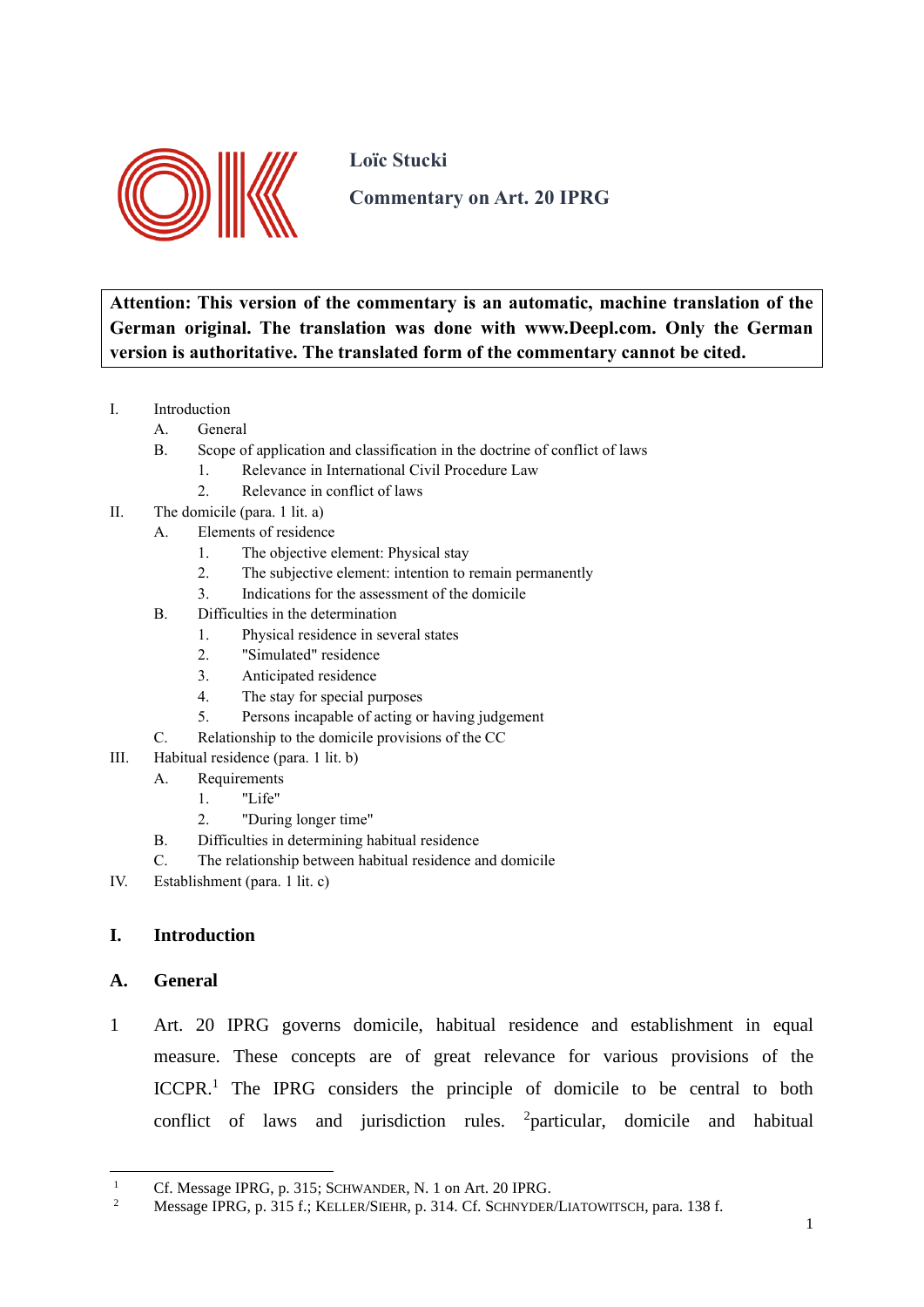residence serve as connecting factors for various rules of jurisdiction and conflict-of-law rules.

2 The connecting factors of Art. 20 IPRG are based on various ideas.<sup>3</sup> For example, the connection to domicile is intended to ensure the proximity between a legal system or the place of jurisdiction and the legal question to be judged.<sup>4</sup> The purpose of the domicile connection is often a certain protection of the person concerned. Protective considerations may also be relevant for the connection to habitual residence or establishment. For example, in certain legal matters, reliance on the known law of the habitual residence of the person concerned is protected (e.g. Art. 123 IPRG; so-called environmental law). 5

#### **B. Scope of application and classification in the doctrine of conflict of laws**

- 3 For the entire IPRG, the concepts of Art. 20 IPRG apply equally to conflict of laws, jurisdiction rules and recognition and enforcement.<sup>6</sup> The norm is a substantive norm of IPR: no reference is made to a legal system for the determination of domicile, but this question is in principle regulated immediately by Art. 20 IPRG.  $\frac{7}{1}$ This may result in the otherwise applicable law (*lex causae*) determining a place other than domicile. <sup>8</sup>According to its wording, Art. 20 IPRG applies only to natural persons. In contrast, Art. 21 IPRG applies to legal persons and trusts. In the scope of application of (autonomously interpreted) international treaties, Art. 20 IPRG does not apply unless the convention explicitly refers to domestic law (e.g. Art. 59 para. 1 Lugano Convention). <sup>9</sup>
- 4 For the determination of the applicable law, either the point in time fixed by the conflict-of-law rule or (without a standardized fixation) the point in time of

<sup>&</sup>lt;sup>3</sup> On the whole: KNOEPFLER/SCHWEIZER/OTHENIN-GIRARD, para. 444 ff.<br> $\frac{4}{\sqrt{3}}$  Message JDDC and 244 and 244 and DUTCUL and  $\frac{4\pi}{30}$  DUDC

Message IPRG, p. 318 and 344; cf. DUTOIT, N. 4 on Art. 20 IPRG; SCHWANDER, para. 399 and 201.

 $5$  Cf. Message IPRG, p. 319 f.

<sup>&</sup>lt;sup>6</sup> LEVANT, p. 47 f.; WALTER/DOMEJ, p. 118 f.

MARKUS, para. 291; SCHNYDER/LIATOWITSCH, para. 544. Exceptions may arise from Art. 39 para. 1 and Art. 91 para. 1 IPRG, see KREN KOSTKIEWICZ, para. 625.

<sup>&</sup>lt;sup>8</sup> On the internationally divergent concepts of residence: LEVANT, p. 19 ff. with further references.

<sup>9</sup> Judgment 5A\_68/2017 of 21 June 2017 E. 2.3; BSK IPRG-Westenberg, N. 13 on Art. 20 IPRG; CHK-Buhr/Gabriel/Schramm, N. 3 on Art. 20 IPRG; KREN KOSTKIEWICZ, para. 631 f.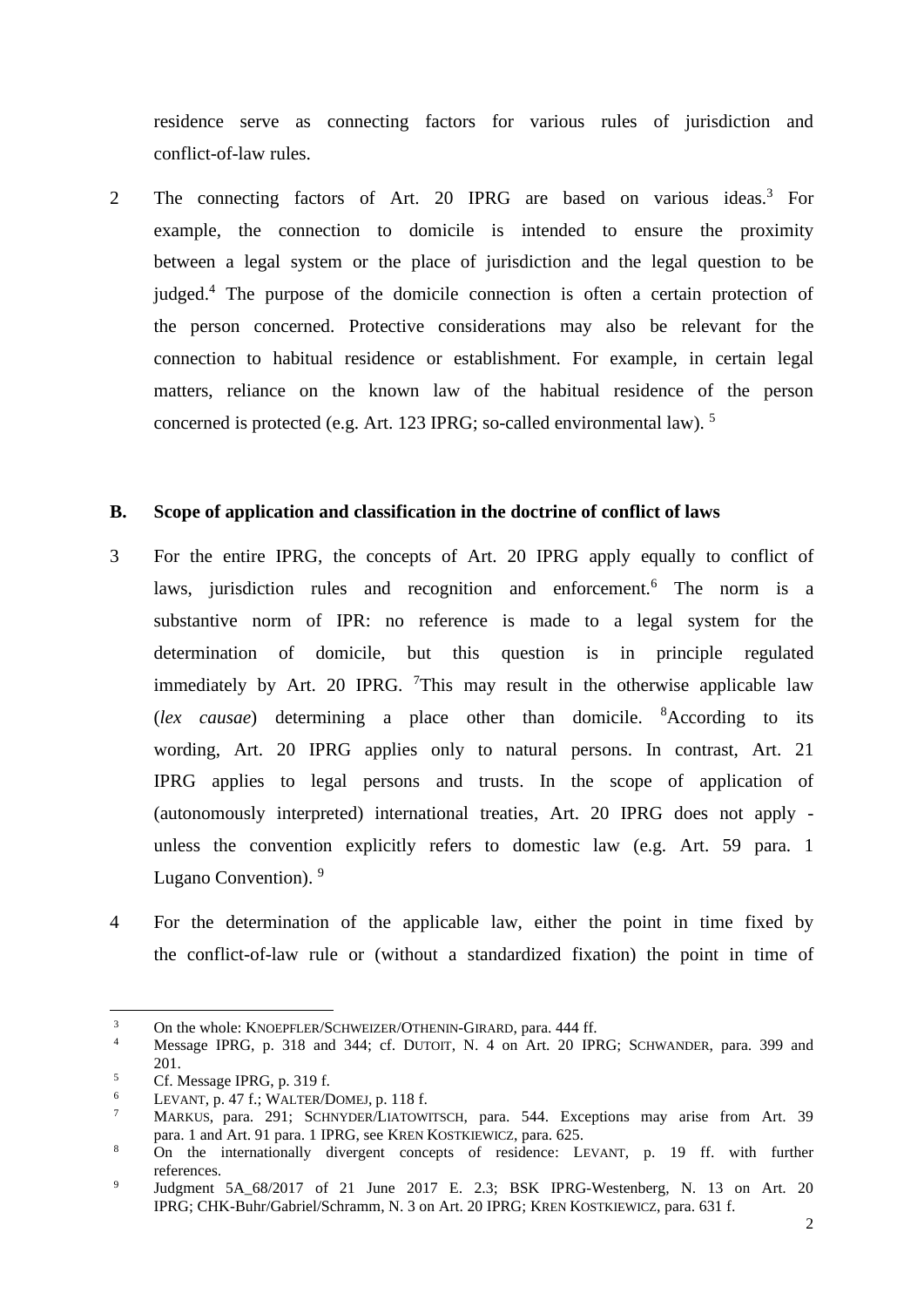the judgment is decisive.<sup>10</sup> However, the connecting factors of domicile, habitual residence and establishment are mobile or changeable, as they can be transferred to different states over time.<sup>11</sup> Thus, the problem of a change of statute may arise.<sup>12</sup> As far as the applicable law is concerned, such a change of statute is, in principle, relevant, i.e. a change of domicile occurring during the proceedings or during the relevant period leads, in principle, to the (co- )consideration of the law at the new domicile.  $^{13}$ According to prevailing doctrine  $14$  and case law<sup>15</sup>, it is sufficient for the determination of the (direct) international jurisdiction to be based on the occurrence of the lis pendens - a later transfer of the domicile or the habitual residence is not detrimental due to the *perpetuatio fori.* <sup>16</sup>If jurisdiction did not already exist at the time of the lis pendens, it must exist at the latest at the time of the judgment (cf. Art. 59 para. 2 lit. b CCP). <sup>17</sup>For indirect jurisdiction in the area of recognition and enforcement, the date on which the action was brought is in principle decisive. 18

# **1. Relevance in International Civil Procedure Law**

5 The concepts of domicile, habitual residence and establishment under the ICCPR refer only to a specific state as a superior territorial unit, but not to a specific constituent state or even a specific place.<sup>19</sup> However, local jurisdiction

<sup>&</sup>lt;sup>10</sup> KREN KOSTKIEWICZ, para. 644; cf. KNOEPFLER/SCHWEIZER/OTHENIN-GIRARD, para. 214.

<sup>11</sup> BSK IPRG-Westenberg, n. 20 to Art. 20 IPRG; Schnyder/Liatowitsch, para. 548; SIEHR, p. 541 f.; TRUNIGER, para. 73.

<sup>&</sup>lt;sup>12</sup> See: FURRER/GIRSBERGER/SIEHR, para. 471 ff; KELLER/SIEHR, p. 406 ff; KNOEPFLER/SCHWEIZER/OTHENIN-GIRARD, para. 214 ff.

<sup>&</sup>lt;sup>13</sup> Cf. FURRER/GIRSBERGER/SIEHR, para. 497 ff. with further references; KREN KOSTKIEWICZ, para. 644.

<sup>&</sup>lt;sup>14</sup> BSK IPRG-Westenberg, n. 22 on Art. 20 IPRG; GROLIMUND/SCHNYDER, p. 91; KNOEPFLER/SCHWEIZER/OTHENIN-GIRARD, para. 652b; LEVANTE, p. 65 f.; ZK-Müller-Chen, n. 58 on Art. 2-10 IPRG. In favour of the time of the decision on jurisdiction: KREN KOSTKIEWICZ, para. 643.

<sup>15</sup> BGE 129 III 404 E. 4.3; BGE 116 II 9 E. 5; judgment 5A\_235/2012 of 31 August 2012 E. 5.1.

<sup>&</sup>lt;sup>16</sup> BONOMI/BUCHER, para. 85; MARKUS, para. 181. Differentiating: LEVANTE, p. 66 f.<br><sup>17</sup> BCE 116 H 0 E 5: of with reference in pertially to dive

<sup>&</sup>lt;sup>17</sup> BGE 116 II 9 E. 5; cf. with reference in particular to divorce actions CHK-Buhr/Gabriel/Schramm, N. 17 on Art. 20 IPRG. In favour of the initiation of proceedings alone, cf. BSK IPRG-Westenberg, n. 22 on Art. 20 IPRG.

<sup>&</sup>lt;sup>18</sup> CR LDIP-Bucher, n. 12 on Art. 26 IPRG. The exact point in time is to be determined according to the relevant foreign law: KREN KOSTKIEWICZ, marginal no. 645. Differentiating ZK-Müller-Chen, n. 20 f. on Art. 26 IPRG.

<sup>19</sup> BOHNET/OTHENIN-GIRARD, p. 153; CR LDIP-Bucher, n. 15 on Art. 20 IPRG. This already follows from the wording of Art. 20 para. 1 IPRG, which speaks in each case of "in the state".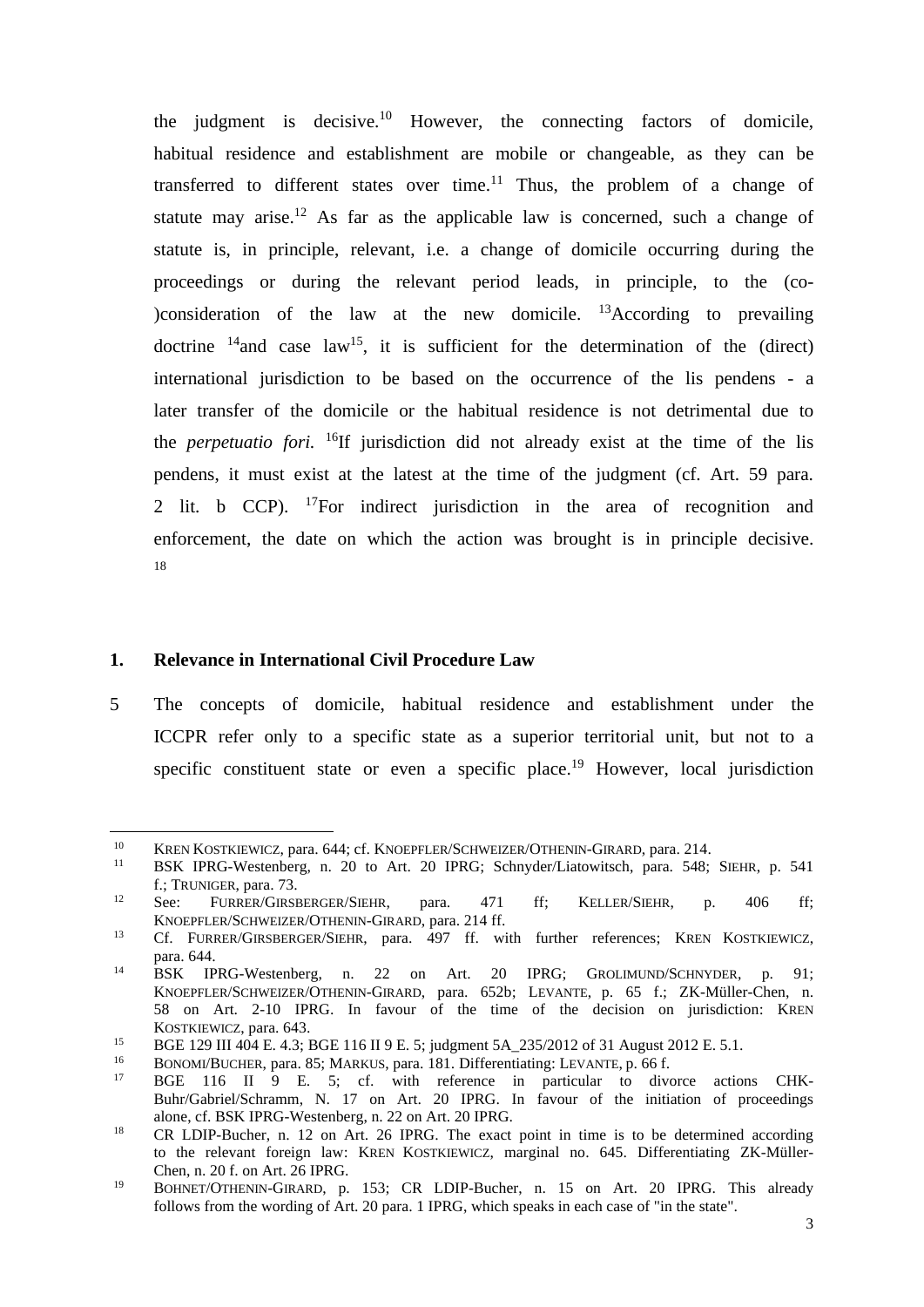is assessed under the IPRG if a court in Switzerland has international jurisdiction (see Art.  $1(1)(a)$  IPRG).<sup>20</sup> If, on the other hand, the IPRG declares Swiss courts to lack jurisdiction, it does not at the same time regulate the (local) jurisdiction of the foreign court;<sup>21</sup> rather, the relevant foreign laws must be consulted to determine jurisdiction. If the IPRG wants to or has to regulate the local jurisdiction within the state of domicile (especially if the domicile is in Switzerland), Art. 20 IPRG is also decisive for this (e.g. for Art. 2 IPRG).<sup>22</sup> Art. 20 IPRG is also used for indirect jurisdiction under certain circumstances, whereby jurisdiction in the state of judgment according to Art. 26 lit. a IPRG is sufficient - a more precise location with regard to the jurisdiction of the court is not necessary.<sup>23</sup>

## **2. Relevance in conflict of laws**

- 6 The principle that the terms of Art. 20 IPRG refer only to the superior territorial unit of the state also applies in principle in conflict of laws. If the domicile, habitual residence or establishment as a connecting factor is in Switzerland, then Swiss law is applicable, which is why a more detailed localisation usually seems superfluous. Even if such a connecting factor is realised abroad, this state will normally simply be relevant.<sup>24</sup> Thus, as a rule, reference is made to the law of the state in which a specific connecting factor of Art. 20 IPRG is realised, but not to a specific place or constituent state in the territory of the state.
- 7 References to multi-jurisdictional states are excluded from this principle. These are states that are organised in a federalist manner and do not have a uniform legal system. An example of this is the United States of America with the nonunified legal systems of the individual states. In the case of multi-jurisdictional states, merely referring to the state as a whole is not expedient. Rather, this must be specified in more detail. According to one doctrine, this concretisation

<sup>&</sup>lt;sup>20</sup> WALTER/DOMEJ, p. 91 f.; ZK-Müller-Chen, N. 52 before Art. 2-10 IPRG.<br><sup>21</sup> MARKUS, para. 184, and 191; SCUNNDER/LATOWITSCH, para. 276

MARKUS, para. 184 and 191; SCHNYDER/LIATOWITSCH, para. 276 f. and 549; WALTER/DOMEJ, p. 91 f.

<sup>&</sup>lt;sup>22</sup> CHK IPRG-Buhr/Gabriel/Schramm, n. 4 to Art. 20 IPRG; LEVANTE, p. 55.<br>BOUNET/OTHENIN GIRARD n. 154

<sup>&</sup>lt;sup>23</sup> BOHNET/OTHENIN-GIRARD, p. 154.

Cf. LEVANT, p. 56.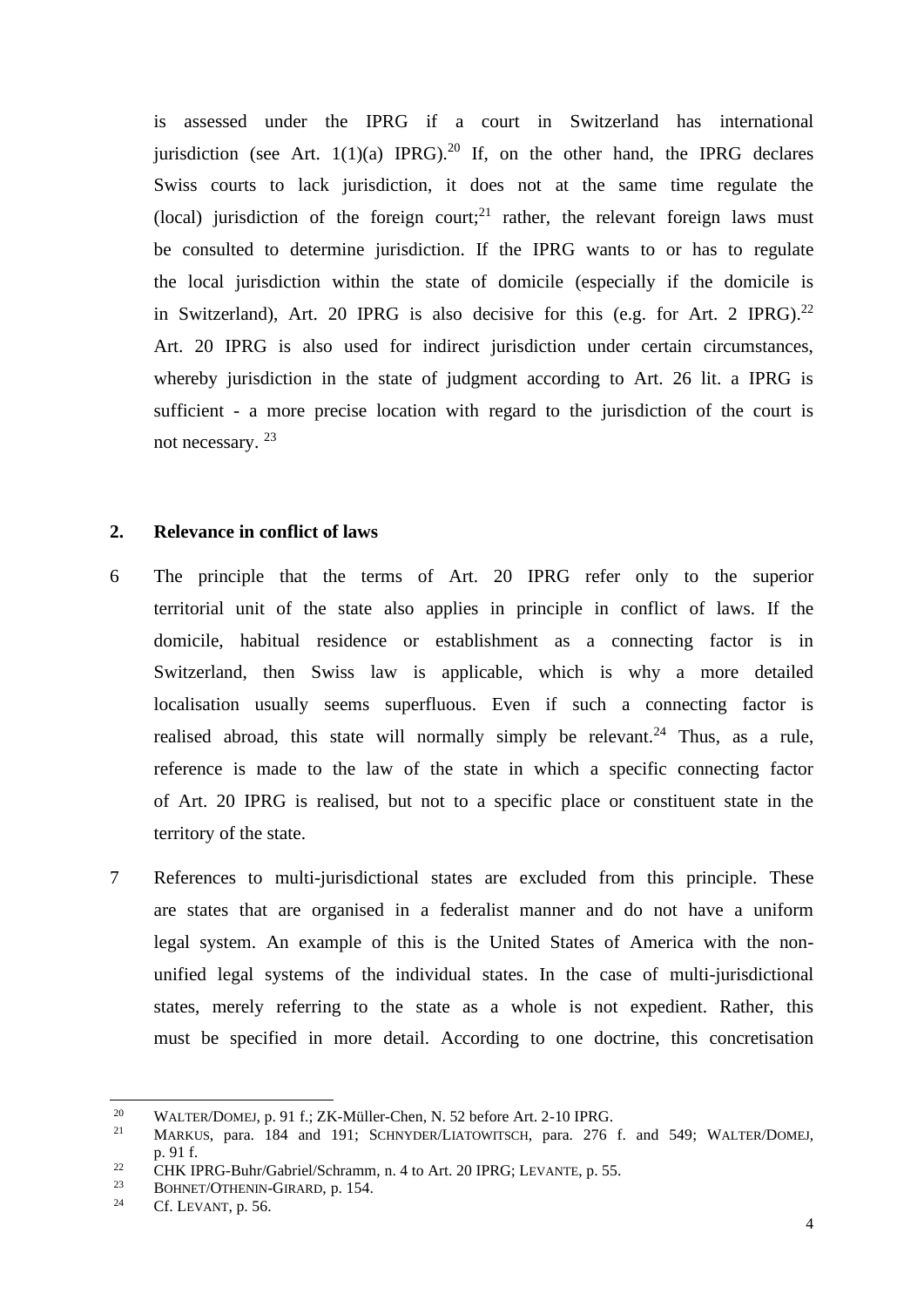must take place by way of an "extension" of the connection. According to this opinion, which at least applies to territorial connecting factors, residence in the case of multi-jurisdictional states in particular should not merely be located in a nation, but should also be established more closely - for example in a specific federal state. The <sup>25</sup>same can also apply to Switzerland if<sup>26</sup>, exceptionally, the canton or a specific place is to be decisive.

8 Example: From a jurisdictional perspective, a person may be domiciled in the United States because he or she has resided there continuously for years. However, if this person lives nomadically within the USA, he or she may not be domiciled in any state. Nevertheless, domiciliary jurisdiction will have to be located in the USA, since only the superior state (the USA) is relevant for this purpose. For the question of the applicable law at the domicile, however, the relevant federal state must be found: e.g. by extending the connection of Art. 20 IPRG and thus by referring to a possible habitual residence (cf. Art. 20 para. 2 IPRG). Accordingly, a domicile may exist under the law of jurisdiction that does not exist under the law of conflict.

#### **II. The domicile (para. 1 lit. a)**

Art. 20 para. 2 IPRG assumes - as does the CC (Art. 23 para. 2 CC) - the principle of the unit of domicile:  $27$  Accordingly, a person cannot be domiciled in several places at the same time. The closest relationship must be sought for a single place among several possible ones (see also N 21 f.). <sup>28</sup>Moreover, it is conceivable that the domicile under the ICCPR differs from that under other laws (in particular from the domicile under tax or social security law). <sup>29</sup>

<sup>25</sup> FURRER/GIRSBERGER/SIEHR, para. 559; SCHNEIDER, para. 270 et seq. Differentiating: BUCHER/BONOMI, marginal note 461; in favour of interlocal conflict of laws or, if necessary, a different connection, DUTOIT, n. 7 on Art. 13 IPRG; KNOEPFLER/SCHWEIZER/OTHENIN-GIRARD, marginal notes 188 f.; SCHWANDER, marginal note 405.

<sup>&</sup>lt;sup>26</sup> Cf. BOHNET/OTHENIN-GIRARD, p. 154.

<sup>&</sup>lt;sup>27</sup> DUTOIT, n. 10 on Art. 20 IPRG.<br><sup>28</sup> KPEN KOSTKIEWICZ, para 634

<sup>&</sup>lt;sup>28</sup> KREN KOSTKIEWICZ, para. 634.

DUTOIT, n. 3 on Art. 20 IPRG.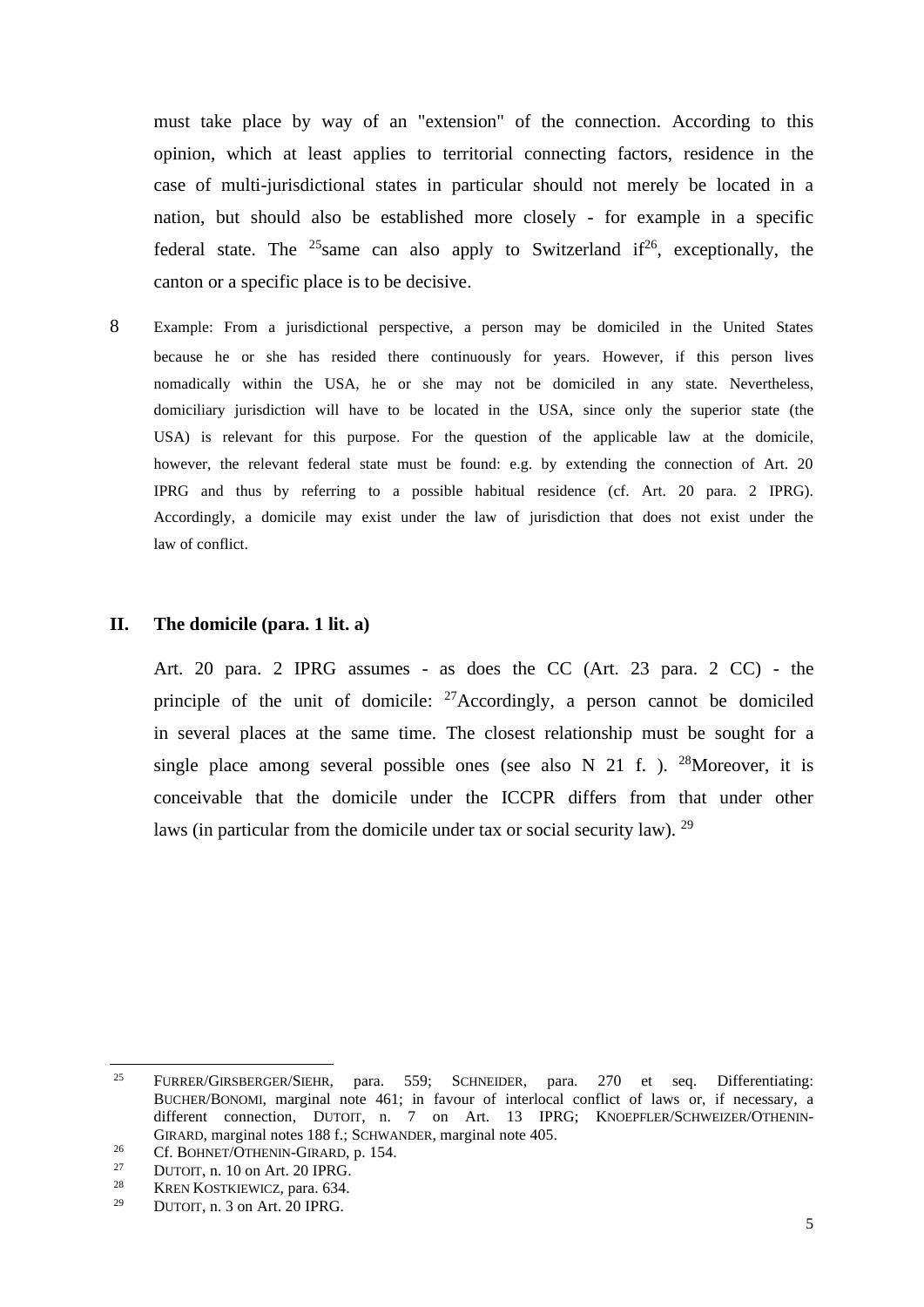## **A. Elements of residence**

- 10 Domicile within the meaning of IPR is not a purely factual concept, but is also shaped by legal elements and assessments.<sup>30</sup> Residence is thus a legal concept:  $31$ <sub>only</sub> the indicia used are questions of fact, while the objectified intention to settle (and thus ultimately residence) to be inferred from them is a question of law.<sup>32</sup>Accordingly, two cumulative elements are required to establish residence: <sup>33</sup>
	- An objective element: physical residence in a particular place or state;
	- A subjective element: the intention to remain permanently in this place, which must, however, be recognizable from the outside (objectified standard).
- 11 This results according to unanimous doctrine<sup>34</sup> and case  $law^{35}$  in the centre of life or the centre of life's interests. Consequently, this centre must be sought in order to determine domicile. In addition, the nature of the legal question must be taken into account for which the domicile connection is to be made (so-called functional concept of domicile).<sup>36</sup>Ultimately, the purpose of a domicile connection under the IPRG is nothing other than to establish the closest connection with a legal system.  $37$  Accordingly, from the point of view of international private law, it is far-fetched to affirm the domicile connection at a place with which the facts underlying a legal question have no connection whatsoever.

 $^{30}$  Cf. LAUBE, p. 20 f.

<sup>&</sup>lt;sup>31</sup> See already VON STEIGER, p. 12 f. So also SCHWANDER, N. 2 to Art. 20 IPRG.

<sup>32</sup> BGE 120 III 7 E. 2a; judgment 5A\_419/2020 of 16 April 2021 E. 2.3; judgment 5A\_270/2012 of 24 September 2012 E. 4.2.3.

<sup>&</sup>lt;sup>33</sup> Cf. KREN KOSTKIEWICZ, para. 626; MARKUS, para. 296; SPÜHLER/MEYER, p. 25.

<sup>34</sup> GUILLAUME, p. 88; LEVANTE, p. 50; MARKUS, para. 295; MASMEJAN, p. 70 f.; OFK-Kren KOSTKIEWICZ, n. 7 on Art. 20 IPRG; cf. CR LDIP-Bucher, n. 1 on Art. 20 IPRG; SIEHR, p. 139; TRUNIGER, para. 75.

<sup>&</sup>lt;sup>35</sup> Instead of many: BGE 120 III 7; BGE 119 II 64 E. 2bb.<br><sup>36</sup> HDUDESCU MILAUED BUDEL R. 120: KBEN, KOSTI

<sup>36</sup> HRUBESCH-MILLAUER/BÜRKI, p. 120; KREN KOSTKIEWICZ, para. 628; cf. message IPRG, p. 317; BK-Bucher, N. 21 f. before Art. 23 ZGB.

<sup>&</sup>lt;sup>37</sup> BGE 119 II 64 E. 2aa; judgment 5A 663/2009 of 1 March 2010 E. 2.2.1.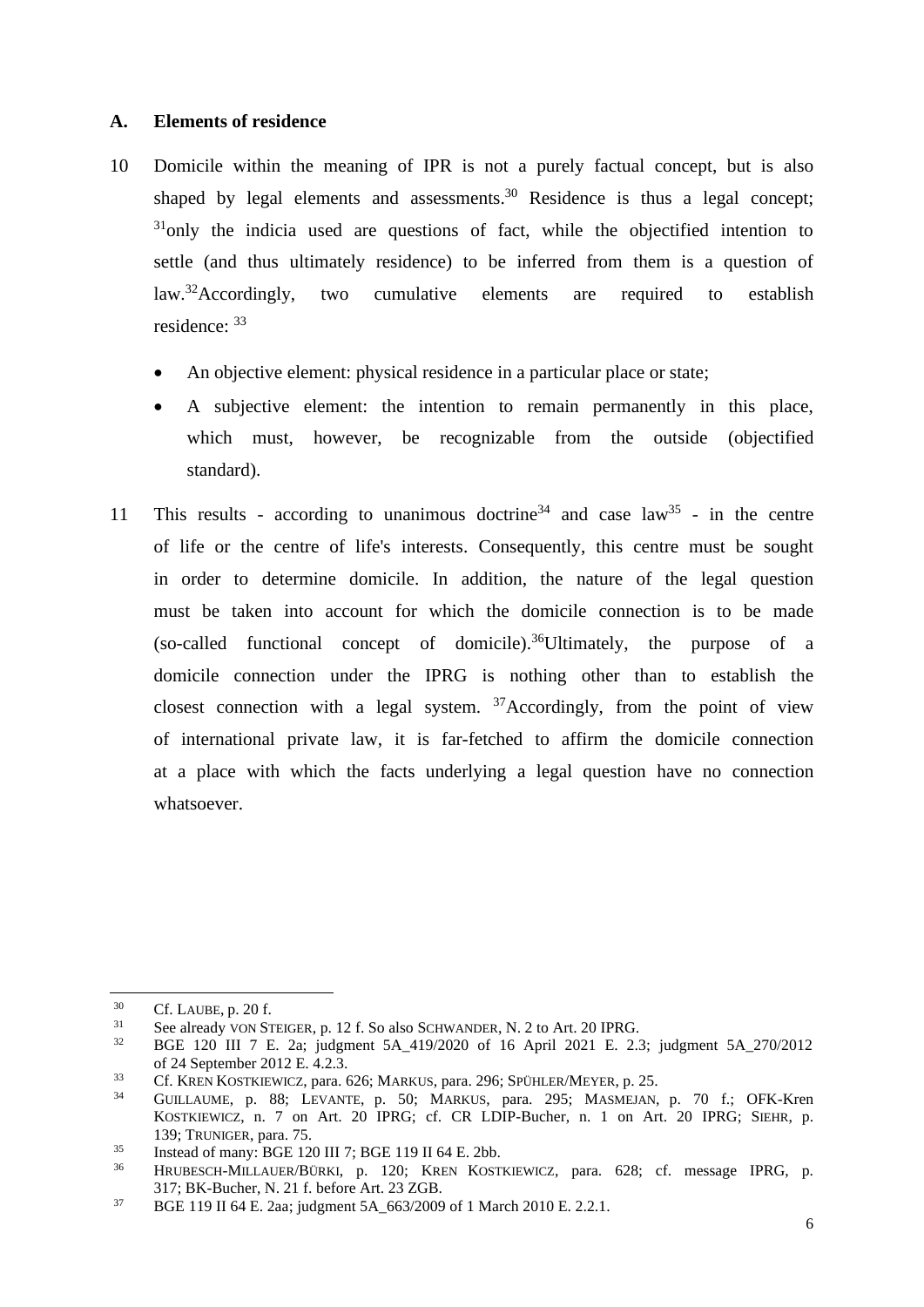# **1. The objective element: Physical stay**

- 12 The objective criterion of domicile is physical presence in a place or in a state.<sup>38</sup> As long as the only criterion is a specific state and not a more precise determination (as is the case in particular with multi-jurisdictional states; see N 7), residence in the state in question is sufficient. It is not mandatory that the person always stays in the same place in the state in question or that the stay takes place without interruptions.<sup>39</sup>
- 13 The duration of physical residence is in principle not relevant for determining domicile.<sup>40</sup> A residence can therefore be established even in the case of a short stay. The decisive factor is rather that the subjective element has been realised in combination with the physical residence.<sup>41</sup>Consequently, residence can be established from the first day of presence, and  $42a$  specific duration of stay is not a prerequisite.

# **2. The subjective element: intention to remain permanently**

- 14 The intention to remain permanently in a particular state or in a particular place as a subjective element must be made recognisable to the outside world.  $^{43}$ A clear manifestation of the inner will is required. <sup>44</sup>Since the subjective element is considered objectified, we also speak of the objectified concept of domicile. 45
- 15 The internal will to remain cannot be decisive on its own; <sup>46</sup> it must be made recognisable externally (in accordance with the principle of trust).<sup>47</sup> Consequently, residence cannot be established by a mere declaration of

<sup>&</sup>lt;sup>38</sup> LEVANT, p. 49; MARKUS, para. 296.<br><sup>39</sup> Cf. judgment 5A 609/2011 of 14

Cf. judgment  $5A_609/2011$  of 14 May 2012 E. 4.2.4 (temporary stays abroad do not cancel the domicile); judgment 5C.247/2004 of 10 February 2005 E. 4.3; DUTOIT, n. 3 on Art. 20 IPRG.

 $^{40}$  MARKUS, para. 296.

<sup>&</sup>lt;sup>41</sup> LEVANT, p. 53.<br> $\frac{42}{110}$  Ludoment 5A

<sup>42</sup> Judgment 5A\_398/2007 of 28 April 2008 E. 3.2; Judgment 5C.163/2005 of 25 August 2005 E. 4.1; BSK IPRG-Westenberg, N. 18 to Art. 20 IPRG.

 $^{43}$  Message IPRG, p. 316 f.

<sup>44</sup> BGE 119 II 64 E. 2b/bb; BGE 115 II 120 E. 4a.

<sup>&</sup>lt;sup>45</sup> OFK IPRG-Kren KOSTKIEWICZ, n. 6 to Art. 20 IPRG.<br><sup>46</sup> Indemant, 5.4, 725/2010, of 12 May 2011, E. 2.3:

Judgment 5A\_725/2010 of 12 May 2011 E. 2.3; OFK IPRG-Kren KOSTKIEWICZ, n. 6 on Art. 20 IPRG.

<sup>47</sup> HAUSHEER/AEBI-MÜLLER, para. 397; BK-Bucher, n. 12 to art. 23 ZGB.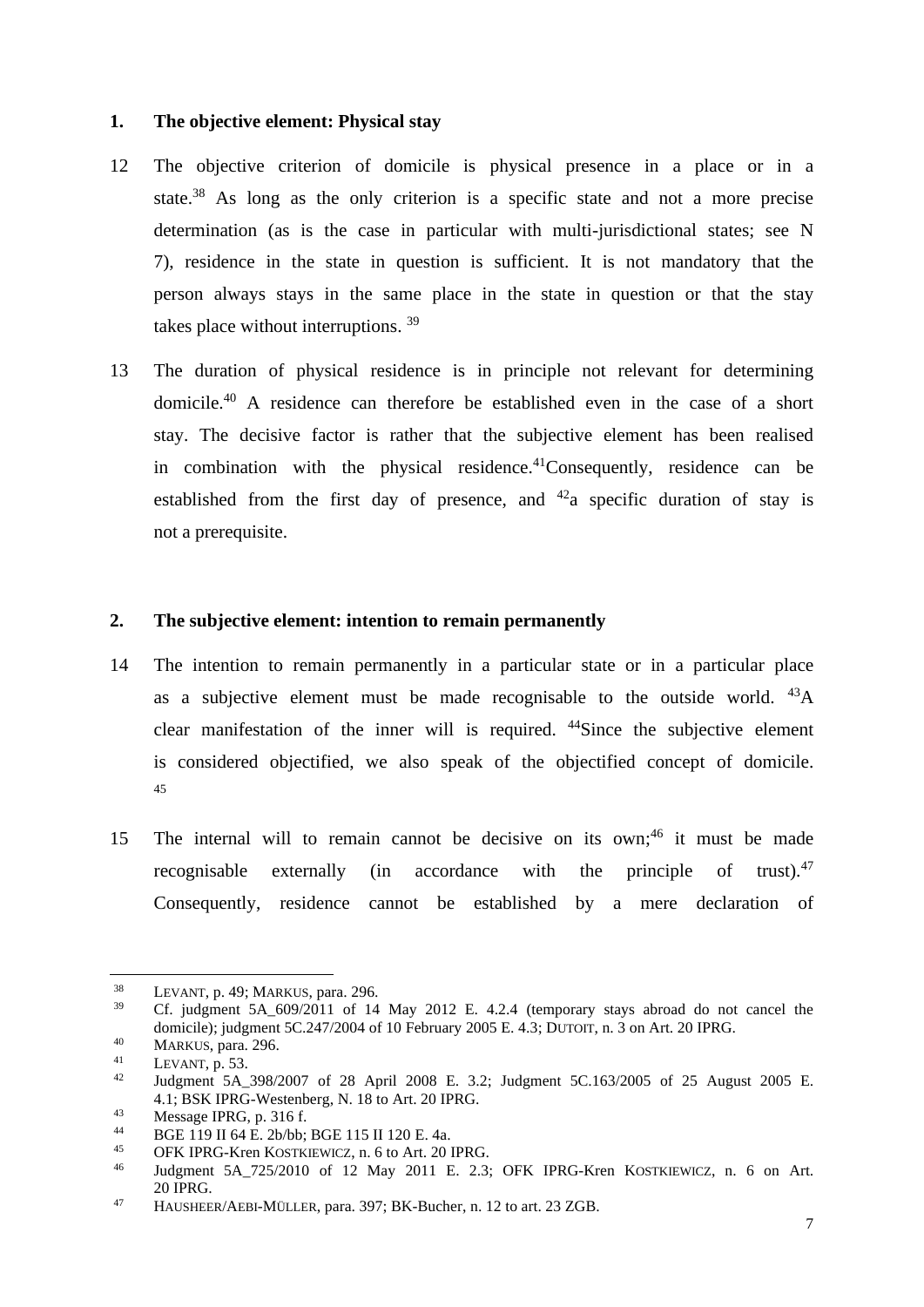intent.<sup>48</sup> Rather, objectively recognisable elements are required to ensure that this declaration of intent can actually be followed. It is even conceivable that a domicile may be established against the will of the person if, on the basis of created facts, there is a clear appearance of an intention to remain permanently.  $^{49}$ This is because the will to establish residence is not necessarily congruent with the intention of permanent residence required by the law. The  $50<sub>0</sub>$  motive for a person's residence in a state is in principle irrelevant for the concept of domicile. <sup>51</sup>

16 It is also questionable to what period of time the intention to remain must refer. When the law speaks of "permanent" residence, it means nothing other than "not merely temporary".<sup>52</sup> Even a short stay can in principle fulfil the subjective element if the externally recognisable elements indicate the establishment of a centre of life, i.e. the intensity of the relationship to a particular place is sufficiently strong.<sup>53</sup> Thus, if there is a prospect of a long or continuous stay, residence will generally be affirmed, irrespective of the duration that has already taken place.<sup>54</sup> However, even a temporary intention can be sufficient, provided that the centre of life is effectively relocated for this period of time. <sup>55</sup> In the final analysis, the intensity of the relationship to a certain place is decisive, as it can be seen from the outside.<sup>56</sup> As a rule, the subjective element can be located where the family interests and ties are most strongly localised.<sup>57</sup>However, there may well be exceptions to this rule, provided that other indications predominate (N 17 ff. ).

<sup>&</sup>lt;sup>48</sup> Judgment 5A\_267/2012 of 21 November 2012 E. 6.4; LAUBE, p. 23; cf. BGE 120 III 7 E. 2b.<br><sup>49</sup> PMCUER 2001 and 228 f. Cf. indemnati 5A\_225/2010, of 12 May 2011 E. 2.2 (testate

<sup>49</sup> BUCHER, para. 338 f.; Cf. judgment 5A\_725/2010 of 12 May 2011 E. 2.3 (testator expressed the will to take up residence in the USA during his lifetime, BGer nevertheless assumed residence in Switzerland); further judgment 9C\_98/2017 of 9 June 2017 E. 2.4 (persons wanted to be "globetrotters", residence nevertheless assumed in the USA); SCHNEIDER, para. 283.

<sup>&</sup>lt;sup>50</sup> LAUBE, p. 26; SCHNEIDER, para. 283 (the will is a "will to act," not a "will to succeed").<br> $\frac{51}{10}$  HAUSHEED/AEBLMÜLLER, para. 398: BSK ZGB LStaebelin, p. 24 to art. 23 ZGB

<sup>&</sup>lt;sup>51</sup> HAUSHEER/AEBI-MÜLLER, para. 398; BSK ZGB I-Staehelin, n. 24 to art. 23 ZGB.<br> $\frac{52}{14}$  J MULE 2.27 of ZK Keep KOSTKUWGZ, n. 10 on Art. 20 JDDC.

<sup>&</sup>lt;sup>52</sup> LAUBE, p. 27; cf. ZK-Kren KOSTKIEWICZ, n. 19 on Art. 20 IPRG.<br> $^{53}$  RUCUER para 345: I EVANT p. 53

<sup>&</sup>lt;sup>53</sup> BUCHER, para. 345; LEVANT, p. 53<br>54 Ludemant 5.A. 20/2015 of 22 Mars

<sup>54</sup> Judgment 5A\_30/2015 of 23 March 2015 E. 4.1.1; MARKUS, para. 296.

Judgment 5A\_419/2020 of 16 April 2021 E. 3.2.2; Judgment 5A\_725/2010 of 12 May 2011 E.<br>2.3: cf. ZK-Kren KOSTKIEWICZ, n. 22 on Art. 20 IPRG; a.M. probably 2.3; cf. ZK-Kren KOSTKIEWICZ, n. 22 on FURRER/GIRSBERGER/SIEHR, para. 307, who require that the person at the domicile "resides for an unlimited period".

<sup>56</sup> KUKO ZGB-Hotz/Schlatter, n. 6 on Art. 23 ZGB; ZK-Kren KOSTKIEWICZ, n. 19 on Art. 20 IPRG.

<sup>57</sup> OFK IPRG-Kren KOSTKIEWICZ, n. 7 on Art. 20 IPRG; cf. message IPRG, p. 317.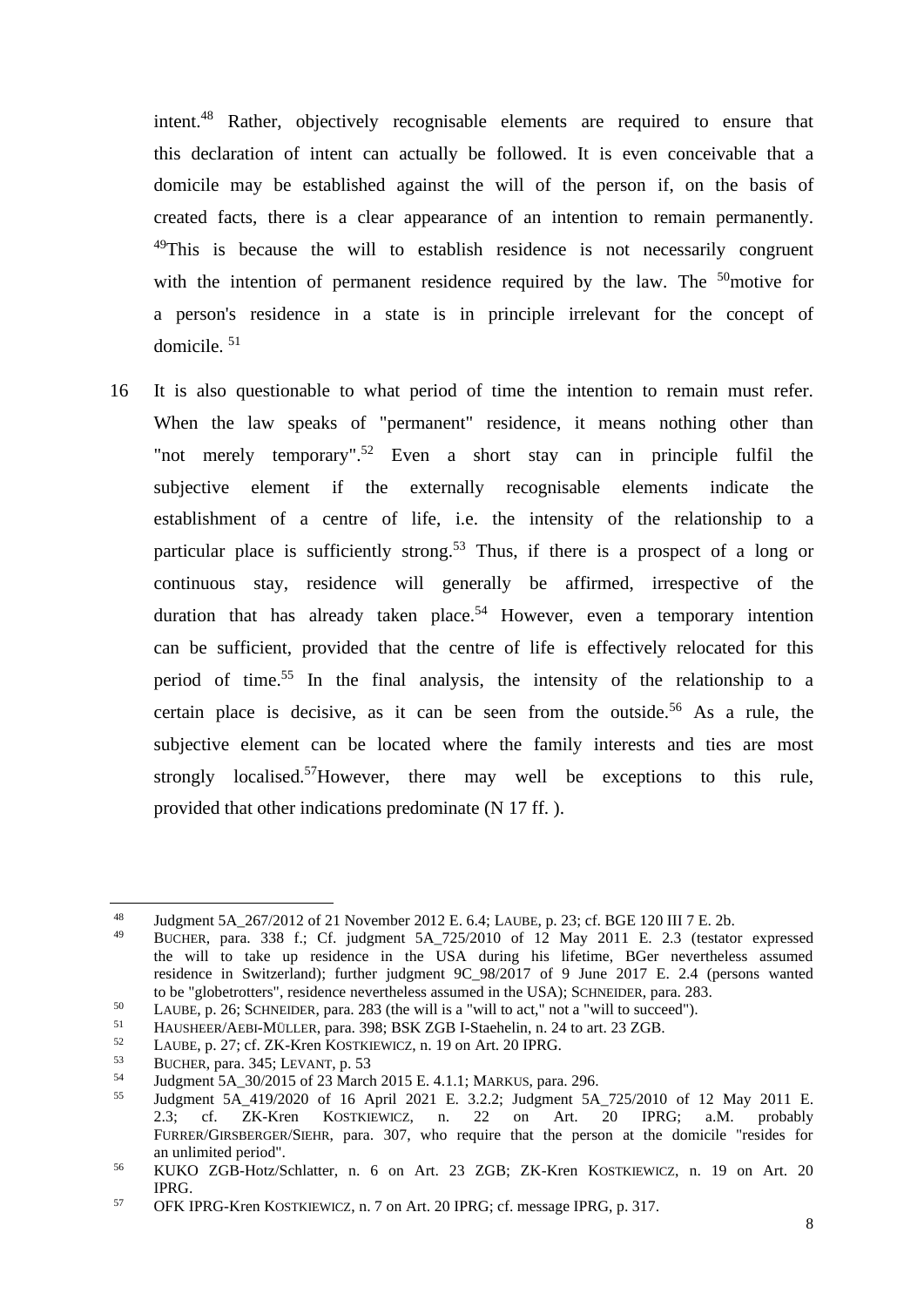## **3. Indications for the assessment of the domicile**

- 17 The doctrine and case law contain a large number of indications that can be decisive in determining the place of residence. The approaches from case law should only serve as a guideline. A case-by-case assessment must always be made, taking into account all relevant, externally recognisable circumstances. <sup>58</sup>The indications on which recourse may be had are in principle identical to those under Art. 23 CC.  $59$ Nevertheless, the differences between the domicile definitions of the CC and the IPRG must be taken into account.
- 18 Circumstantial evidence that is sometimes adduced includes: Means of communication such as the telephone connection or the postal address,  $60$  whereby an address used for official or judicial proceedings can be a very significant piece of circumstantial evidence.<sup>61</sup> An address in Switzerland should have a high indicative value if debt collection proceedings or Swiss proceedings have already been successfully conducted against the person concerned at this address (at least if no complaint was lodged on the grounds of lack of jurisdiction; cf. Art. 46 para. 1 SchKG). Provided that the factual situation has not changed since then, invoking a different domicile would under certain circumstances even amount to a *venire contra factum proprium. The*  keeping of medical appointments also indicates a change of residence (at least if there is no residence for care, cf. n  $26$  f.  $)$ ,  $62$  Likewise, health insurance can be an indication, but this alone does not allow any conclusion to be drawn.<sup>63</sup> Family contacts can be an important element,  $64$  especially if a person has established a family in a state. However, especially for unmarried (and childless) persons, family ties can also take a back seat if they compete with other (especially commercial) contacts. <sup>65</sup> Other factors that may be taken into

<sup>59</sup> LEVANTE, p. 50 f.; cf. BGE 119 II 64 E. 2aa.<br> $\frac{60}{2}$  CHV Buhr/Gobriel/Sebremm n 0, on Art

<sup>&</sup>lt;sup>58</sup> Message IPRG, p. 317; cf. BK-Bucher, N. 14 on Art. 23 ZGB.<br> $^{59}$  I EVANTE p. 50 f : cf. BGE 110 II 64 E. 233

<sup>60</sup> CHK-Buhr/Gabriel/Schramm, n. 9 on Art. 20 IPRG; cf. BSK ZGB I-Staehelin, n. 6 on Art. 23 ZGB. But cf. judgment 5A\_663/2009 of 1 March 2010 E. 4.2.3.

<sup>61</sup> Cf. judgment 5A\_917/2018 of 20 June 2019 E. 4.2.5; judgment 4A\_36/2016 of 14 April 2016 E. 4 u. 6.2; judgment 5A\_30/2015 of 23 March 2015 E. 4.2.

<sup>62</sup> Cf. judgment 5A\_903/2013 of 29 January 2014 E. 3.

Judgment 5A 663/2009 of 1 March 2010 E. 3; Judgment 5A 903/2013 of 29 January 2014 E. 3.

<sup>&</sup>lt;sup>64</sup> Judgment 5A 419/2020 of 16 April 2021 E. 3.1; however, witness statements of the family are to be assessed with restraint: Judgment 4A\_558/2017 of 6 April 2018 E. 4.1.

<sup>65</sup> Cf. judgment 2C\_270/2012 of 1 December 2012 E. 2.4 (even in the case of weekly visits to siblings or parents, contacts with the place of work may predominate); further judgment 5A\_917/2018 of 20 June 2019 E. 4.1; cf. also Botschaft IPRG, p. 317.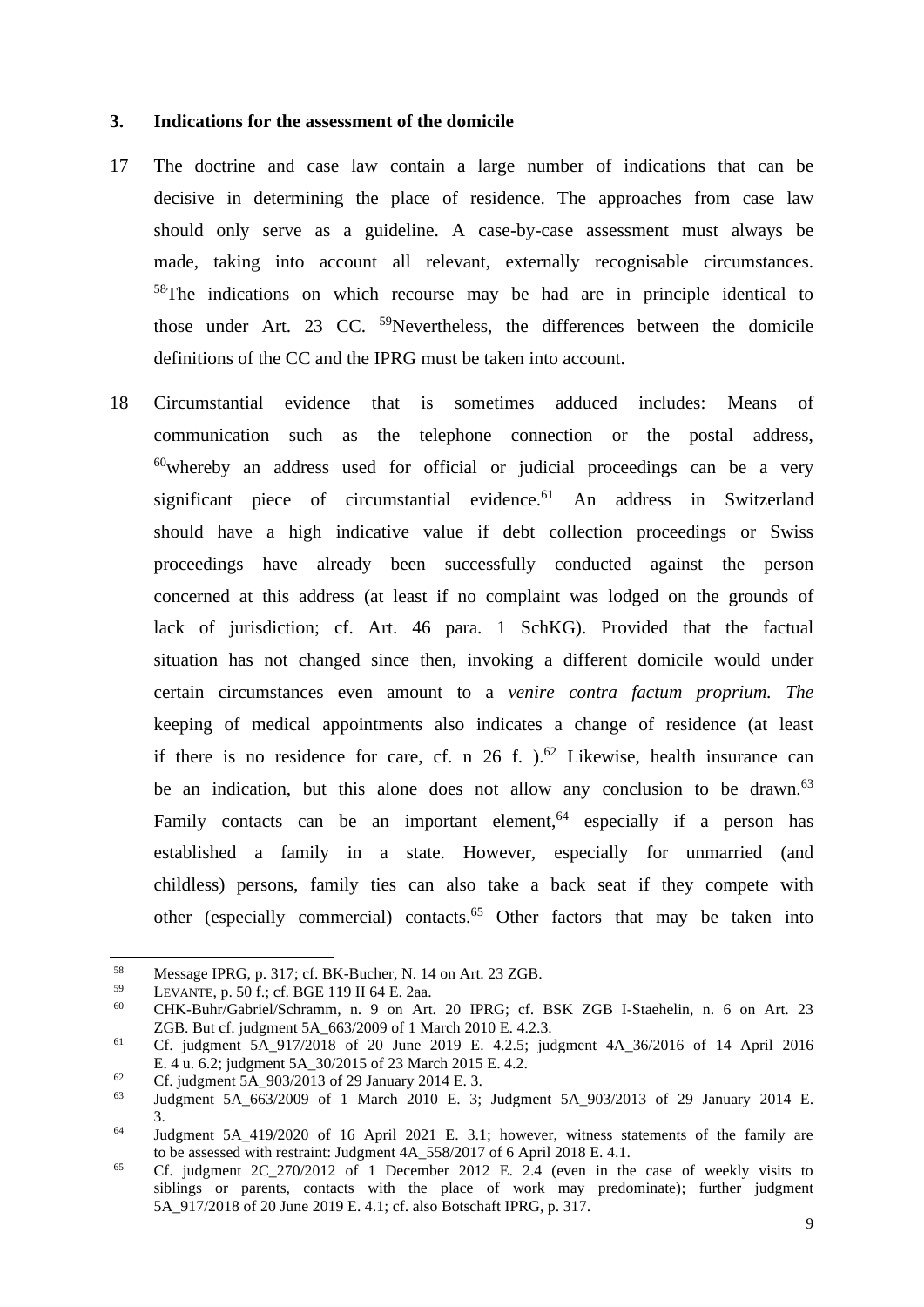account include household insurance, <sup>66</sup> the use of an address in contracts,  $^{67}$ leisure activities, being seen on<sup>68</sup> a  $^{69}$ regular basis, the exercise of political rights,  $70$ or the existence of housing facilities such as a bathroom or kitchen.<sup>71</sup> Mere preparatory acts for the transfer of domicile, on the other hand, cannot suffice if there are no indications of a shift in personal and financial interests.<sup>72</sup> In order for the domicile to be transferred at all, the previous domicile must be given up - this accordingly requires a certain change in circumstances. <sup>73</sup>

19 Public-law aspects (identity cards, residence certificates, residence permits, etc.) can be used as circumstantial evidence, but they do not give rise to a presumption of residence.<sup>74</sup> Since the IPRG does not provide for any (positive) presumption of domicile, public-law documents have at most a heightened indicative effect in this respect.<sup>75</sup> It is also possible that the domicile is localised differently from public law.<sup>76</sup> It should be noted that even a residence ban imposed by the aliens police or the absence of a residence permit cannot exclude domicile within the meaning of Art. 20 IPRG.<sup>77</sup> Moreover, it is irrelevant whether domicile also exists under the national-autonomous law of the (alleged) state of domicile.<sup>78</sup> Nationality cannot be an indication. <sup>79</sup>In the case of expressions of will by the affected party, an indicative effect should only be assumed with great reluctance, insofar as these have not been visibly complied with.<sup>80</sup> However, expressions of intent can at least be useful as negative evidence: the Federal Supreme Court has used expressions of intent to

<sup>&</sup>lt;sup>66</sup> Judgment 5A\_1015/2015 of 18 March 2016 E. 4.2.<br><sup>67</sup> Iudgment 5A 30/2015 of 23 March 2015 E. 4.2: but

 $^{67}$  Judgment 5A\_30/2015 of 23 March 2015 E. 4.2; but cf. BGE 125 III 100 E. 3.<br><sup>68</sup> BGE 120 III 7 E. 2b

 $^{68}$  BGE 120 III 7 E. 2b.<br> $^{69}$  Iudoment 5C 171/200

<sup>&</sup>lt;sup>69</sup> Judgment 5C.171/2000 of 16 October 2000 E. 2 u. 4d.<br><sup>70</sup> I EVANT **P** 51

 $\frac{70}{71}$  LEVANT, p. 51.

<sup>&</sup>lt;sup>71</sup> Judgment 4C.65/2005 of 28 April 2005 E. 4.<br> $72\qquad \text{BCE}$  85 H 218 E. 2. Gf. indemant 5 A

<sup>72</sup> BGE 85 II 318 E. 3; Cf. judgment 5A\_659/2011 of 5 April 2012 E. 2.3 (inter alia, conclusion of a mobile phone subscription or a household insurance policy).

<sup>73</sup> Judgment 5A\_235/2012 of 31 August 2012 E. 5.2 f.

Message IPRG, p. 317; cf. LEVANTE, p. 52. Misleading in this respect CHK-Buhr/Gabriel/Schramm, N. 10 to Art. 20 IPRG.

<sup>75</sup> Cf. judgment  $4A_{558/2017}$  of 6 April 2018 E. 3.2.1.<br>  $76$  KPEN KOSTKIEWICZ, para 630

 $\frac{76}{77}$  KREN KOSTKIEWICZ, para 630.

<sup>77</sup> MARKUS, para. 294; cf. judgment 5A\_609/2011 of 14 May 2012 E. 4.2.4.

<sup>78</sup> Judgment  $9C_{2}95/2019$  of 18 June 2019 E. 2.2.2.<br>
79 Judgment 5A 419/2020 of 16 April 2021 E 3.2.2.

<sup>79</sup> Judgment 5A\_419/2020 of 16 April 2021 E. 3.2.2.<br>80 Cf independ 4A\_442/2014 of 2 Eshmony 2015 E.

Cf. judgment  $4A$   $443/2014$  of 2 February 2015 E. 4.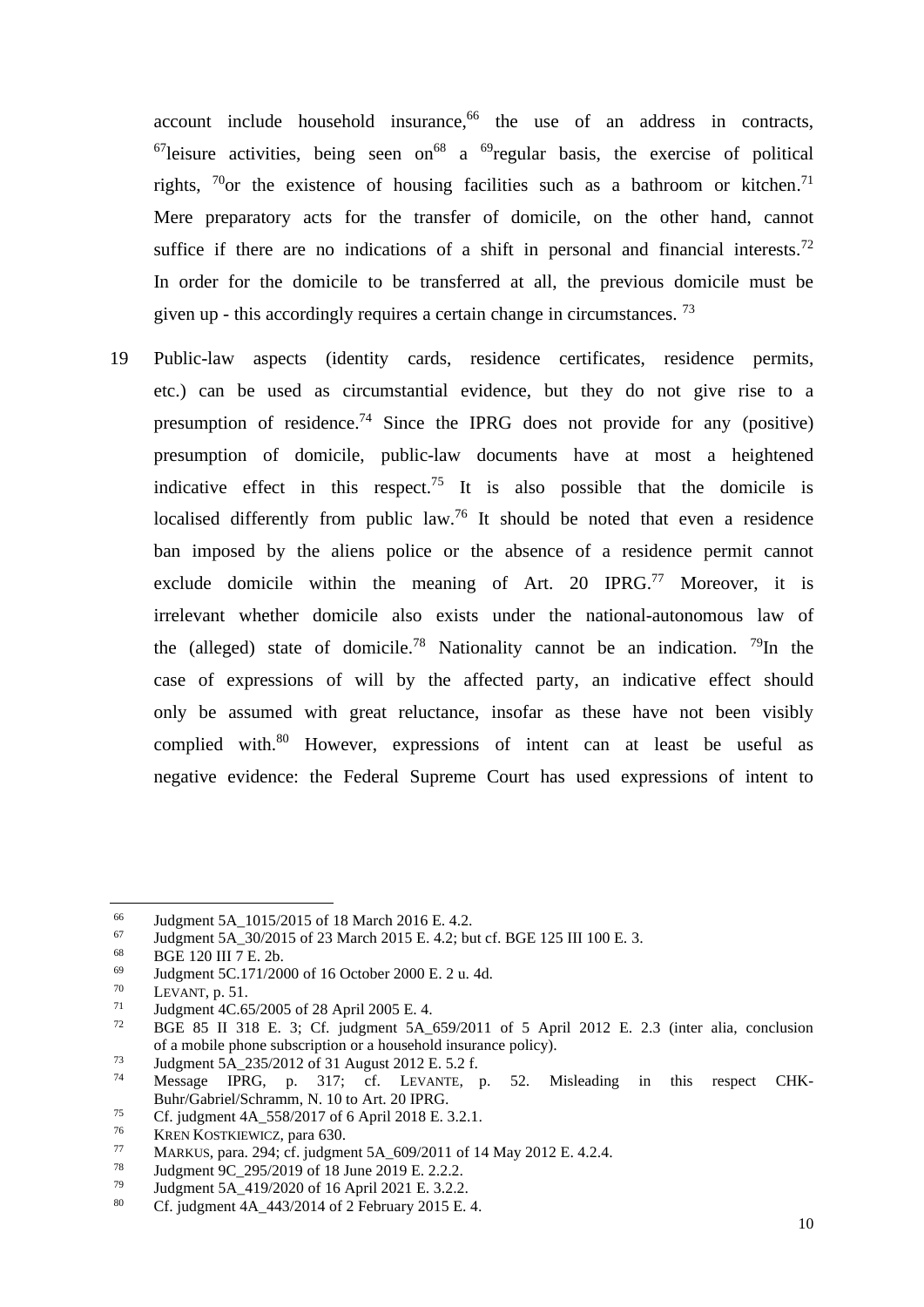take up residence in Switzerland in the future as evidence against a current Swiss residence. <sup>81</sup>

## **B. Difficulties in the determination**

20 It is often not difficult to determine the domicile. The determination can become problematic if there are several domiciles, none of which clearly predominates. If it is impossible to determine the domicile, then in principle, according to Art. 20, para. 2, sentence 2 IPRG, the habitual residence according to Art. 20, para. 1, lit. b IPRG can be taken as a basis. However, this conclusion should not already be drawn in the case of mere difficulties of determination.

# **1. Physical residence in several states**

21 Difficulties arise in determining residence when a natural person realises the objective element of residence in several States. The determination must then be made primarily on the basis of the subjective element. It is not appropriate to base the determination solely on physical residence, for example on the basis of the number of days spent in a particular state. In the case of several possible residences, even more consideration must be given to the individual circumstances of the case  ${}^{82}$ so that the closest relationship ${}^{83}$  or the strongest integration in $84$  a state can be determined. In the case of several residences, electricity costs, renovations, bank accounts, purchases at the claimed place of residence, number and intensity of friendships, registration of a vehicle or the location of personal effects can be used as indications and, if necessary, compared between different states. <sup>85</sup>

<sup>81</sup> Judgment 5A\_235/2012 of 31 August 2012 E. 4.1 (see also the previous instance: Obergericht des Kantons Zürich, Judgment LQ100065 of 16 February 2012 E. 2b).

<sup>82</sup> Cf. HAUSHEER/AEBI-MÜLLER, paras. 401 and 405; LEVANTE, p. 53 f.<br> $\frac{83}{2}$  KBEN KOSTKUNICZ, para 623 f.

<sup>&</sup>lt;sup>83</sup> KREN KOSTKIEWICZ, para. 633 f.<br> $V = \frac{1 \text{ EVANTE}}{1 \text{ EVANTE}}$ 

<sup>&</sup>lt;sup>84</sup> LEVANTE, p. 53 f.; TRUNIGER, para. 75; cf. message IPRG, p. 317.<br><sup>85</sup> Cf. independent 5.A. 662/2000 of 1 March 2010.

Cf. judgment 5A 663/2009 of 1 March 2010.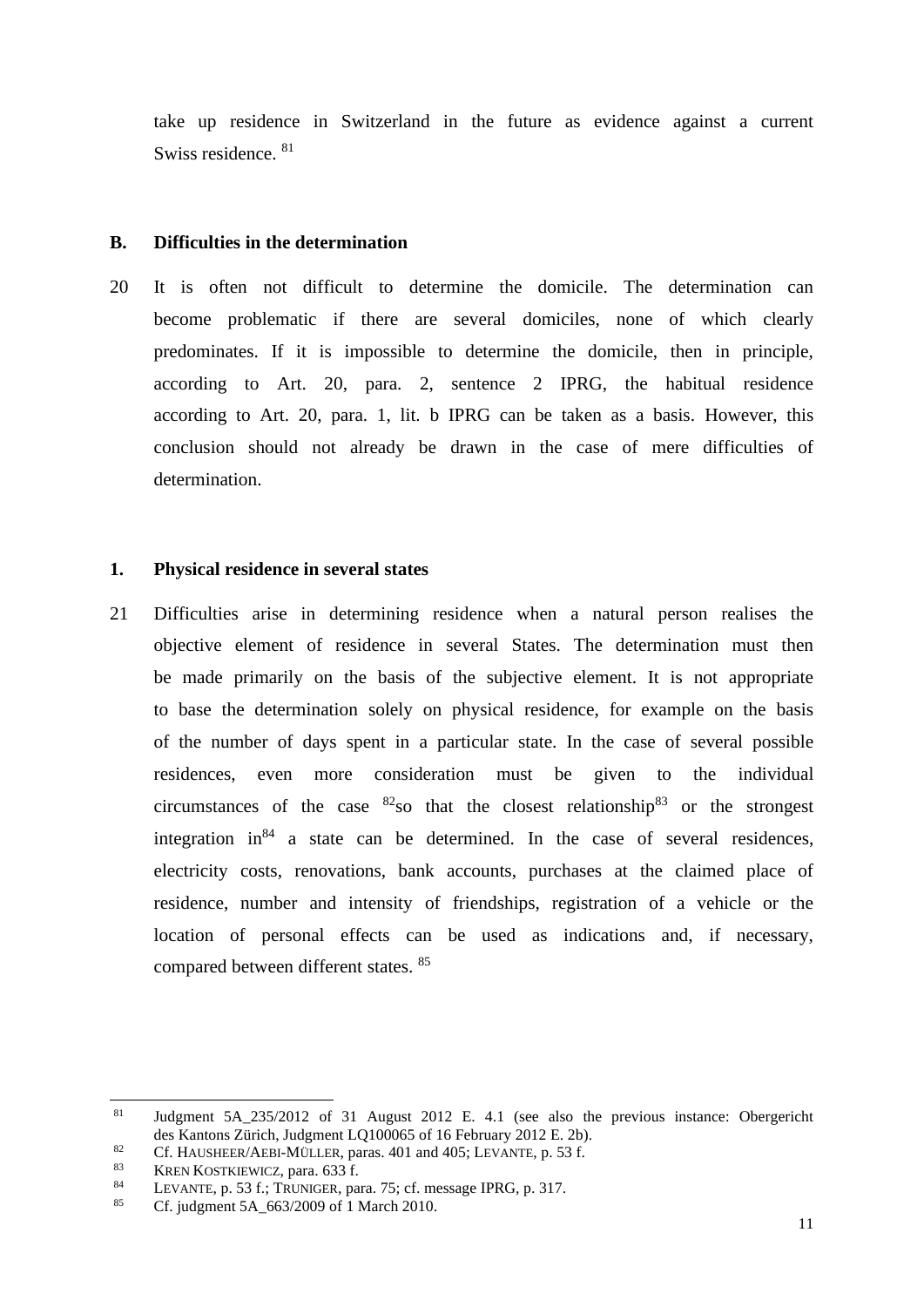- 22 A good example of a complicated situation is provided by exceptionally wealthy individuals who have several domiciles.<sup>86</sup> Thanks to their great wealth, such persons have greater freedom and opportunities to change their physical location to one of several possible states within a short period of time. In addition, it can be difficult to establish the centre of interests in one state due to global economic activities and the sometimes widely dispersed family and personal relationships. In such cases, the subjective element may take on greater weight: Repeated, consistent and outwardly directed statements as to which of the possible states has the closest relationship or where the domicile should be located are in such cases a strong indication of strong integration. However, the subjective intention must always be objectively recognisable from the outside. Accordingly, the Federal Supreme Court weighs up a wide range of objectively discernible indications, particularly in the case of wealthy persons (cf. n 17 ff. above).  $87$ Thus, if the expressions of intent are evidently followed, the assumption of domicile in the designated state is obvious, even if the person lives in other states from time to time.
- 23 Temporarily posted workers at least if their family does not join them will regularly not establish their residence in the new state.<sup>88</sup> The same will often apply to diplomats. <sup>89</sup>The situation is similar for other persons with only temporary residence without having severed their ties to the other state (e.g. students who regularly return to their parents<sup>90</sup> or during a stay abroad, seasonal<sup>91</sup> workers). Another problem arises in the case of so-called globetrotters: They regularly move to different countries at their own will, without wanting to settle permanently in one place. In their case, it will be necessary to assess whether they have definitively given up their residence or whether they would be likely to return in an emergency (e.g. in the event of health or financial problems).<sup>92</sup>their domicile and have not established a new

 $86$  By way of example: judgment 4A 558/2017 of 6 April 2018; judgment 5A 663/2009 of 1 March 2010. With regard to the problem of habitual residence, see: KELLER/SIEHR, p. 324 f.

 $^{87}$  Judgment 5A\_663/2009 of 1 March 2010 E. 2.2.2.<br> $^{88}$  Cf, IDDC, Marcage and 210, association to sub-

<sup>88</sup> Cf. IPRG Message, p. 319, according to which annual residents with family abroad do not establish residence; also HAUSHEER/AEBI-MÜLLER, para. 402 f.

<sup>89</sup> For the applicability of the IPRG to diplomats: MASMEJAN, p. 70; see also BGE 110 II 156 E. 2b.

 $^{90}$  BGE 82 III 12.

<sup>&</sup>lt;sup>91</sup> MASMEJAN, p. 70.<br>  $^{92}$  Cf PCE 128 H 20

Cf. BGE 138 II 300 E. 3.6.3.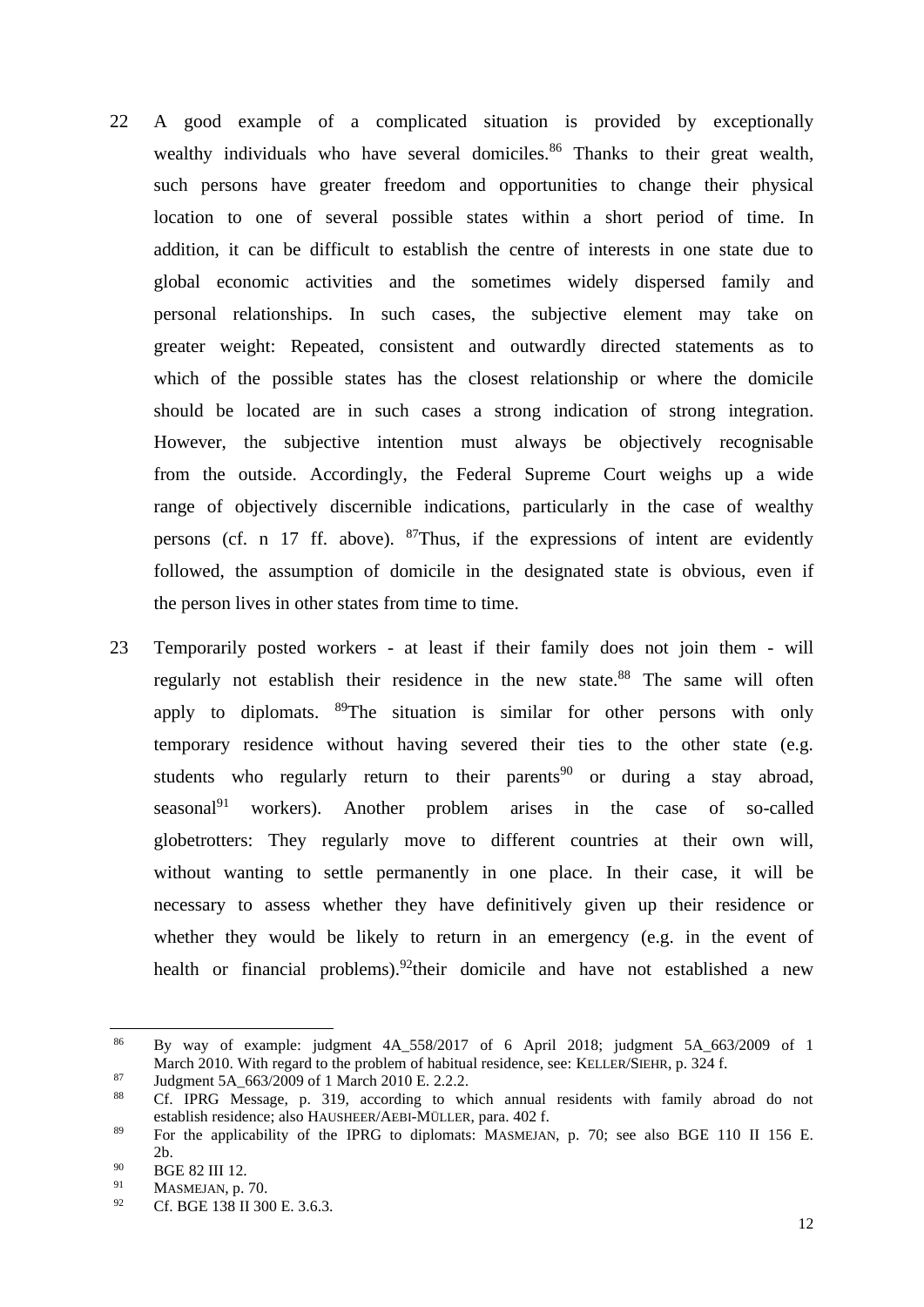one, the subsidiary connection to habitual residence applies (cf. Art. 20 para. 2 IPRG).

#### **2. "Simulated" residence**

24 Even before the IPRG was enacted, the so-called principle of the authenticity of domicile was postulated in some quarters, which was intended to prevent a simulated, pretended or fictitious domicile. $93$  The question arises whether such a principle could also be upheld in the current version of Art. 20 IPRG. A domicile can be established with "malicious" intent (e.g. in order to evade possible enforcement, to create a favourable jurisdiction or to apply a favourable law). From the point of view of the IPRG, there is nothing wrong with such motives: Provided that a person fulfils the elements of Art. 20 para. 1 lit. a IPRG, there is domicile. Any protection aspects are already addressed at the jurisdictional level by means of compulsory jurisdiction. On the level of conflict of laws, a correction can be made under certain circumstances by means of the exception clause (Art. 15 IPRG) or by means of *ordre public (*Art. 17 IPRG), or intervention rules (Art. 18 f. IPRG) can be applied. <sup>94</sup>On the other hand, a purely pretended "domicile", which was only established for the sake of appearances, does not constitute a domicile by definition. In such a situation, at least one residence requirement (at least the subjective one) is necessarily not met, <sup>95</sup>since otherwise residence would not be simulated. In this respect, this is not a problem of the concept of domicile, but of the correct assessment of the facts. Consequently, a principle of authenticity cannot apply under Art. 20 IPRG in the sense explained above. On the one hand, abuse of rights can be encouraged by the general requirements for establishing domicile; on the other hand, this is done in certain norms by additional requirements (e.g. Art. 59) IPRG).  $96$ 

<sup>93</sup> On this point: VON STEIGER, p. 42 ff; cf. also SCHNEIDER, para. 284.

<sup>94</sup> Cf. also VON STEIGER, p. 49 ff. on the old *fraus legis doctrine.*

<sup>&</sup>lt;sup>95</sup> Gl.M. VON STEIGER, p. 44 f.<br>
<sup>96</sup> G<sup>e</sup> PCE 110 U 64 E. 201 ind

Cf. BGE 119 II 64 E. 2a; judgment 5A 663/2009 of 1 March 2010 E. 2.2.2.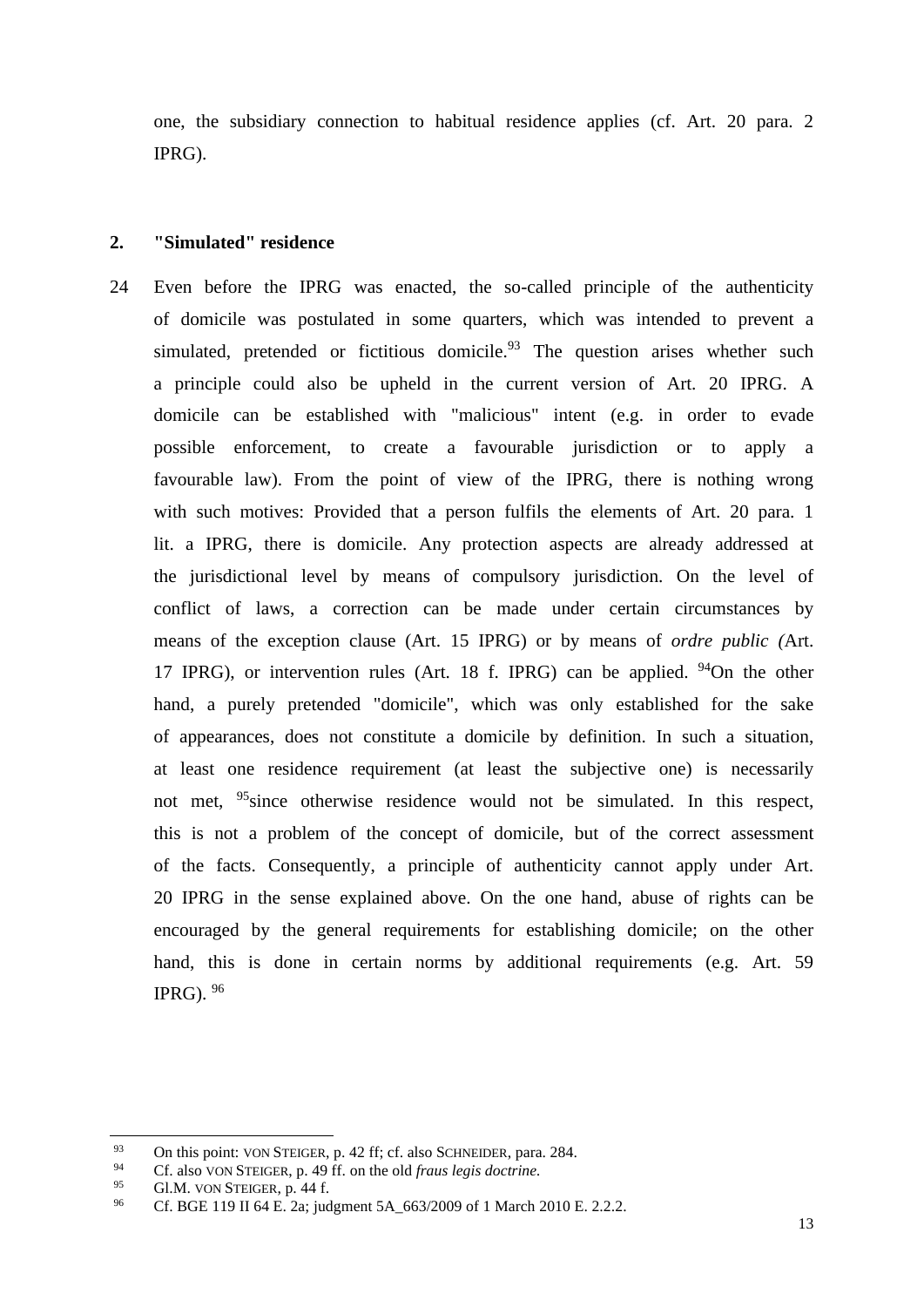## **3. Anticipated residence**

25 According to one opinion in the literature, a so-called anticipated domicile can be established, i.e. a domicile that will only come into being in the future.<sup>97</sup>However, the Federal Supreme Court decisions cited in support of this opinion merely state that the duration to be expected in the future may also be significant, whereby physical residence at the domicile in question has always already existed. <sup>98</sup>The Federal Supreme Court thus rather points out that a domicile can already (but also at the earliest) exist from the first day at the new place. An anticipated domicile in the aforementioned sense cannot yet be derived from this. There can be no question of a de facto domicile that does not yet exist under Art. 20 IPRG, since the objective element in the sense of a physical residence must always be present.<sup>99</sup>

## **4. The stay for special purposes**

26 Although the provisions of the CC on residence are denied (direct) application under Article 20(2) IPRG, the same questions arise in international relations in the case of residence for special purposes. Such a special purpose exists primarily in the case of residence for care or in an institution. The Federal Supreme Court has applied the (negative) presumption that residence for special purposes does not establish domicile also under the ICCPR.<sup>100</sup> As under Art. 23 para. 1 sentence 2 CC, this presumption is rebuttable also for Art. 20 IPRG: On the one hand (as a precondition of the subjective component), capacity to judge must be proven before the (objectified) intention to transfer the domicile and the actual residence are shown. <sup>101</sup>

<sup>97</sup> KREN KOSTKIEWICZ, para. 627; OFK-Kren KOSTKIEWICZ, n. 9 on Art. 20 IPRG; similarly CR LDIP-Bucher, n. 23 on Art. 20 IPRG; HRUBESCH-MILLAUER/BÜRKI, p. 121.

<sup>98</sup> Cf. judgment 5A\_432/2009 19 April 2010 E. 5.2.1; judgment 5A.34/2005 25 August 2005 E. 4.1; BGE 116 II 202 concerns the special case of the family name, where there was also physical residence in Switzerland after marriage.

<sup>99</sup> Gl.M. LEVANTE, p. 49; so then also ZK-Kren KOSTKIEWICZ, N. 19 to Art. 20 IPRG *in fine*; a.M. under the ZGB: BK-Bucher, N. 19 f. on Art. 23 ZGB.

<sup>100</sup> BGE 108 Ia 252 E. 5; judgment 5A\_278/2017 of 19 June 2017 E. 3.1.1.2. Agreeing BSK ZGB I-Staehelin, N. 19e on Art. 23 ZGB. Denying applicability: MASMEJAN, p. 73; ZK-Kren KOSTKIEWICZ, n. 70 on Art. 20 IPRG.

<sup>101</sup> Cf. judgment 5A\_278/2017 of 19 June 2017 E. 3.1.1.2; MARKUS, para. 301; see also KUKO ZGB-Hotz/Schlatter, n. 7 on art. 23 ZGB.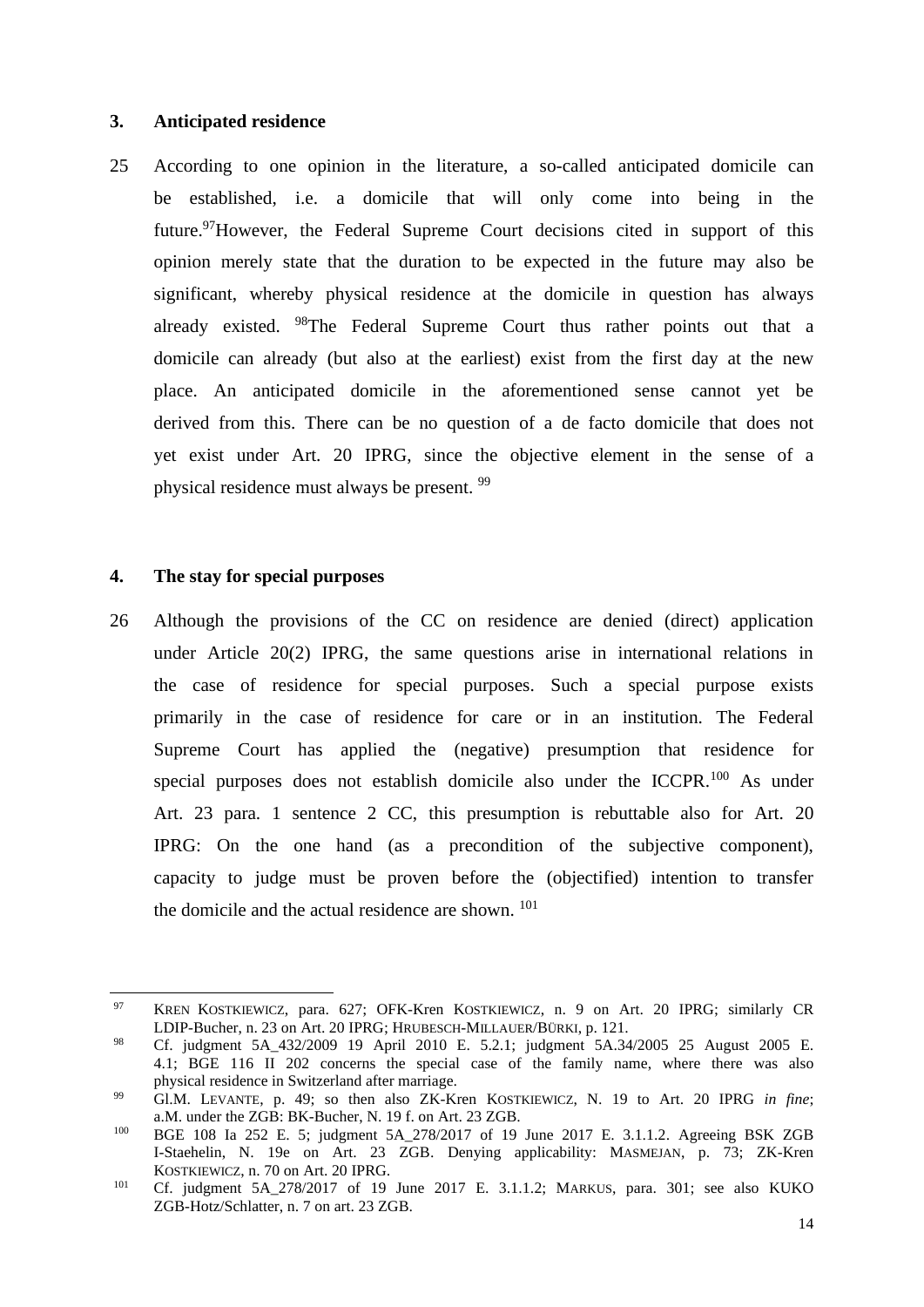27 In order for a residence to be established at all at the place of care, the previous residence must, by definition, be relinquished.<sup>102</sup>If the need for care is only slight and the place was freely chosen, this indicates that residence at the place of care has been taken up. <sup>103</sup>However, if the stay is limited to the special purpose only, no domicile arises in principle.  $^{104}$ If the stay was to a certain extent forced for health or psychological reasons and thus not freely chosen (in particular if the place of care is ordered by a third party), no domicile is generally established at the place of care.  $^{105}$ However, the "compulsion of circumstances" establishes a domicile if the institution could be freely chosen.  $106$ Despite a will to return to another country after recovery, residence at the place of care can nevertheless be affirmed. <sup>107</sup>Residence must therefore serve an end in itself - "life" - and not merely a special purpose. <sup>108</sup>

## **5. Persons incapable of acting or having judgement**

28 The ICCPR requires capacity to judge as a precondition for establishing domicile. <sup>109</sup> This can be inferred, inter alia, from the fact that in Art. 66 et seq. the ICCPR refers only to habitual residence for children (as a prime example of incapacity to judge).<sup>110</sup> This conclusion also corresponds to the legislative intention.<sup>111</sup> This is regrettable in that it raises the question of which statute should be used to assess capacity to judge. In matters of domicile, at least in principle, a low barrier is to be placed on the capacity to judge.<sup>112</sup> It should also be possible for persons who are incapable of acting to establish a domicile, provided that they have the capacity to judge in this respect.<sup>113</sup> If there is no

106 HÜRLIMANN-KAUP/SCHMID, para. 687; cf. BGE 134 V 236 E. 5.2.<br>107 Iudament, 5.4, 725/2010, of 12 May 2011 E. 2.3, and 4:

<sup>&</sup>lt;sup>102</sup> BGE 108 Ia 252 E. 5.<br><sup>103</sup> Cf BGE 140 V 563 E

<sup>&</sup>lt;sup>103</sup> Cf. BGE 140 V 563 E. 3.1 (all the more so if the place is close to the family).<br><sup>104</sup> Cf. BUCUEP, para, <sup>348</sup> On the CC: BSK ZGB J Staghelin, N, 199 ff. on Art. <sup>2</sup>

<sup>&</sup>lt;sup>104</sup> Cf. BUCHER, para. 348. On the CC: BSK ZGB I-Staehelin, N. 19a ff. on Art. 23 ZGB.<br><sup>105</sup> Indemant 5.4, 278/2017 of 10 June 2017 F. 3 1: also BGE 120 III 7 F. 2b in fine

<sup>105</sup> Judgment 5A\_278/2017 of 19 June 2017 E. 3.1; also BGE 120 III 7 E. 2b *in fine*.

Judgment 5A 725/2010 of 12 May 2011 E. 2.3. and 4; cf. judgment 5A 267/2012 of 21 November 2012 E. 6.3.2.

<sup>&</sup>lt;sup>108</sup> KUKO ZGB-Hotz/Schlatter, N. 4 to Art. 23 ZGB.<br><sup>109</sup> BODEE CEUNE OF LED at 146 CUV, Brita(Ga

<sup>109</sup> BOHNET/OTHENIN-GIRARD, p. 146; CHK-Buhr/Gabriel/Schramm, N. 13 to Art. 20 IPRG.

MASMEJAN, p. 67 (with criticism on p. 71); similarly CHK-Buhr/Gabriel/Schramm, n. 13 on Art. 20 IPRG; ZK-Kren KOSTKIEWICZ, n. 30 on Art. 20 IPRG; cf. judgment 5A 278/2017 of 19 June 2017 E. 3.1.1.1. Partially a.M. CR LDIP-Bucher, n. 9 u. 27 on Art. 20 IPRG.

<sup>&</sup>lt;sup>111</sup> Message IPRG, p. 320.<br><sup>112</sup> BK Bucher, p. 28 to Ar

 $112$  BK-Bucher, n. 28 to Art. 23 ZGB; HÜRLIMANN-KAUP/SCHMID, para. 686.

Cf. KREN KOSTKIEWICZ, para. 636 ff.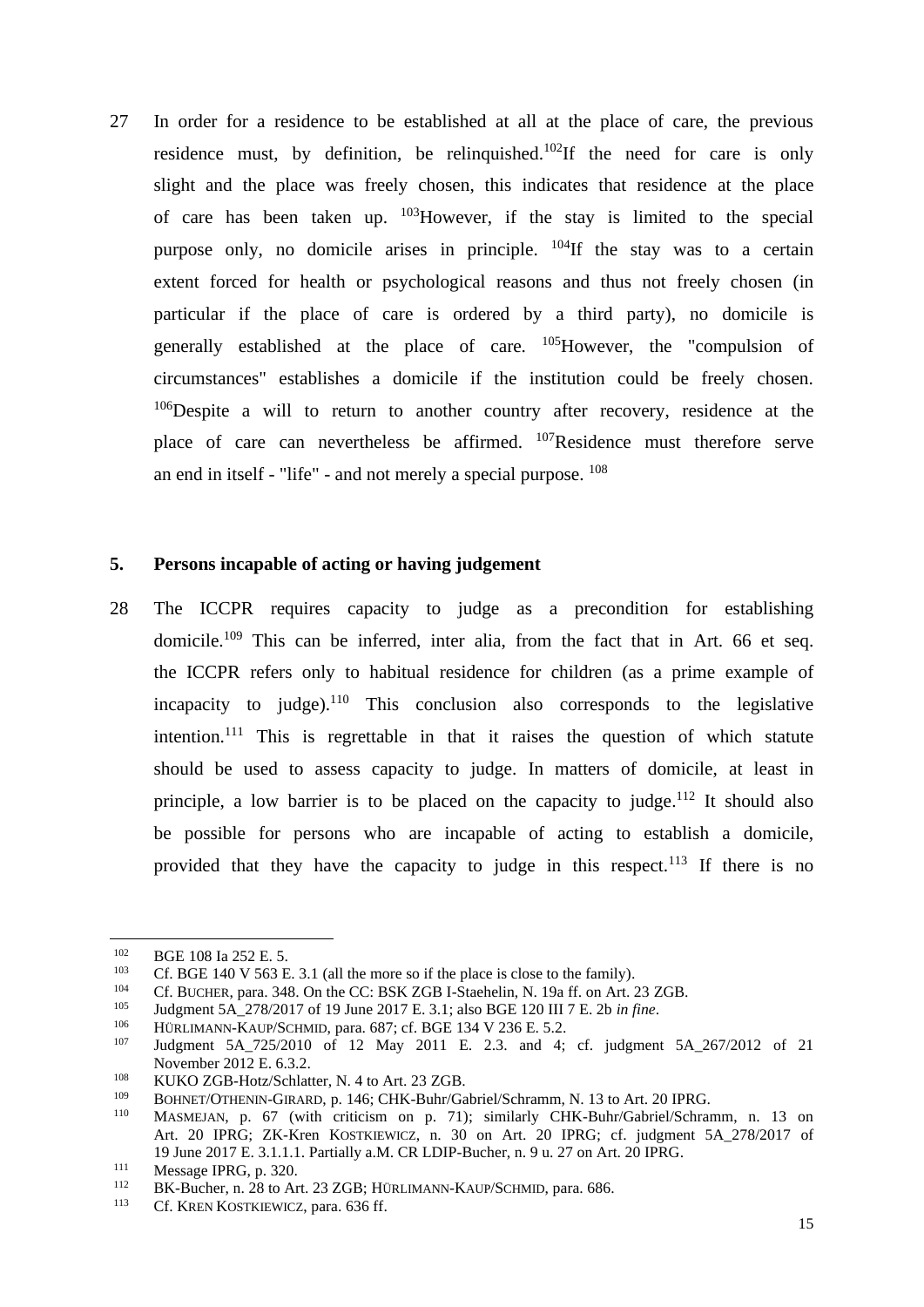domicile as a result of incapacity to judge, it may be possible to fall back on the alternative criterion of habitual residence (see N 29 ff. and 38).  $^{114}$ 

## **C. Relationship to the domicile provisions of the CC**

29 The wording of Art. 20 para. 1 lit. a IPRG is very similar to that of Art. 23 para. 1 CC.<sup>115</sup> However, the third sentence of Art. 20(2) IPRG precludes the application of the provisions of the CC on domicile in international relations. However, the Federal Supreme Court has confirmed that the interpretation of Art. 20 para. 1 lit. a IPRG must closely follow that of Art. 23 para. 1 CC.<sup>116</sup> Thus, in principle, the literature and case law on domicile under the CC can also be consulted. <sup>117</sup>When interpreting Art. 20 IPRG, however, its conflict-oflaw character must always be kept in mind.<sup>118</sup> Clearly excluded in international relations on the basis of Art. 20 para. 2 IPRG are the continued domicile according to Art. 24 para. 1 CC as well as the derived domicile in the sense of Art. 25 CC.<sup>119</sup>Overall, the IPRG does not recognise any (positive) presumptions that establish domicile. <sup>120</sup>This can be concluded from the fact that fictitious or derived domiciles do not have the proximity to a legal relationship or the facts of the case required by conflict and jurisdiction law.  $121$ Unlike under the CC, a domicile is not mandatory under Art. 20 IPRG - it is therefore possible for a person not to have a domicile.<sup>122</sup> Residence under the IPRG is easier to give up than under the CC, but not easier to establish.  $^{123}$ If an international situation exists, the concept of domicile under the IPRG must take precedence over that under the CC. <sup>124</sup>

<sup>&</sup>lt;sup>114</sup> BSK IPRG-Westenberg, n. 35 to Art. 20 IPRG.<br> $\frac{115}{115}$  Message IPPC n. <sup>216</sup>

<sup>&</sup>lt;sup>115</sup> Message IPRG, p. 316.<br><sup>116</sup> RGE 120 III 7 E 23:

<sup>116</sup> BGE 120 III 7 E. 2a; BGE 119 II 167 E. 2b; judgment 4A\_443/2014 of 2 February 2015 E. 3.4; cf. also LEVANTE, p. 45; TRUNIGER, para. 75.

<sup>&</sup>lt;sup>117</sup> DUTOIT, n. 1 on Art. 20 IPRG; SCHNYDER/LIATOWITSCH, para. 545.

<sup>&</sup>lt;sup>118</sup> BSK IPRG-Westenberg, n. 12 to Art. 20 IPRG.

<sup>&</sup>lt;sup>119</sup> WALTER/DOMEJ, p. 119; MARKUS, para. 300; cf. BGE 133 III 252 E. 4; Message IPRG, p. 318.<br><sup>120</sup> Cf. MASMEJAN, p. 72 ff: also BGE 119 II 64 E. 2aa; SCHWANDER, para. 197

<sup>&</sup>lt;sup>120</sup> Cf. MASMEJAN, p. 72 ff; also BGE 119 II 64 E. 2aa; SCHWANDER, para. 197.

<sup>&</sup>lt;sup>121</sup> See BOHNET/OTHENIN-GIRARD, p. 145.<br><sup>122</sup> CHK Bubr/Gobriel/Sobremm, p. 15. op.

<sup>&</sup>lt;sup>122</sup> CHK-Buhr/Gabriel/Schramm, n. 15 on Art. 20 IPRG; MASMEJAN, p. 72.<br><sup>123</sup> BGE 110 II 167 E 2b

<sup>&</sup>lt;sup>123</sup> BGE 119 II 167 E. 2b.<br><sup>124</sup> **LEVANE P. 55 f** · SQUIN

LEVANT, p. 55 f.; SCHWANDER, para. 192.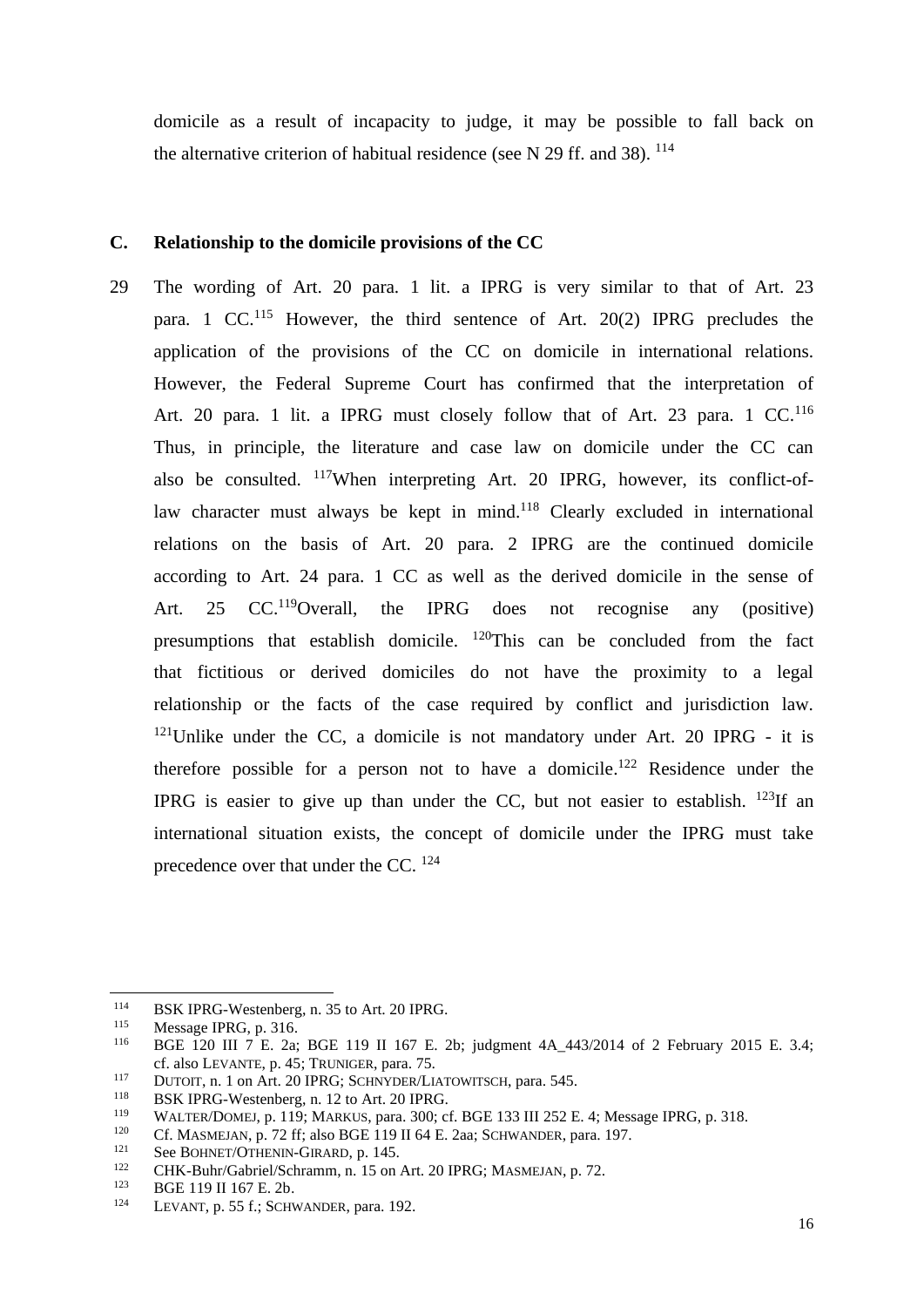#### **III. Habitual residence (para. 1 lit. b)**

- 30 Habitual residence can be relevant in two respects: On the one hand, as a connecting factor in various rules of the ICCPR, and on the other hand, as a substitute connecting factor if there is no domicile. Direct links to habitual residence are to a large extent found in the rules of the law relating to children (cf. Art. 66 et seq. IPRG). The fact that habitual residence functions as a substitute connection (cf. n. 38 ff. ) also implies that it should not be adopted lightly.  $^{125}$ The concept originates from the various Hague Conventions  $^{126}$  and is also found in other conventions, namely in Art. 5 Lugano Convention.
- 31 The historical development of Article 20(1)(b) IPRG shows that the interpretation may be based on the concept used in the various Hague Conventions.<sup>127</sup> This approach is largely to be supported, but because of systematic differences it cannot go so far as to allow the concept of habitual residence under the IPGR to coincide fully with that of the Hague Conventions.<sup>128</sup> The concept of the Hague Conventions is always to be interpreted autonomously by treaty and must follow the relevant principles of interpretation. <sup>129</sup> Within the scope of application of the Hague Conventions, the principles developed for Art. 20 IPRG may in principle not be resorted to because of the primacy of state treaties and treaty-autonomous interpretation.<sup>130</sup> However, within the scope of application of the ICC, an interpretation in the light of the Hague Conventions is certainly possible,  $131$  in particular on the basis of historical interpretation. Such an interpretation is also to be welcomed in order to promote international consistency of decisions. Differences may arise, however, on the basis of a functional interpretation, in particular because of the possibility of a subsidiary connection to habitual residence (cf. n 38 ff. ),

<sup>&</sup>lt;sup>125</sup> DUTOIT, n. 11 on Art. 20 IPRG; KREN KOSTKIEWICZ, para. 652; LEVANTE, pp. 93 f. and 103.<br><sup>126</sup> Message IPPG, n. 319; of BAFTCE, n. 58 f.; RSK IPPG Westenberg, N. 6 f. on Art. 20 IPPG

<sup>126</sup> Message IPRG, p. 319; cf. BAETGE, p. 58 f.; BSK IPRG-Westenberg, N. 6 f. on Art. 20 IPRG.<br>127 BUGUER/BOYOM, pers. 170; MARKUS, pers. 207; of also BAETGE, p. 61 f.

<sup>&</sup>lt;sup>127</sup> BUCHER/BONOMI, para. 170; MARKUS, para. 307; cf. also BAETGE, p. 61 f.<br><sup>128</sup> ZK-Kren, KOSTKJEWICZ, p. 49 op. Art. 20 JPRG: cf. also BGE 141 JV.

ZK-Kren KOSTKIEWICZ, n. 49 on Art. 20 IPRG; cf. also BGE 141 IV 205 E. 5.3.2; in favour of complete harmony, cf. CR LDIP-Bucher, n. 37 f. on Art. 20 IPRG; SHK-Oberhammer, n. 90 on Art. 5 Lugano Convention.

<sup>&</sup>lt;sup>129</sup> Judgment 5A 1021/2017 of 8 March 2018 E. 5.1.2; Judgment 5A 68/2017 of 21 June 2017 E. 2.3; Judgment 5A\_164/2013 of 18 April 2013 E. 3; BSK IPRG-Westenberg, N. 39 on Art. 20 IPRG.

<sup>130</sup> ZK-Kren KOSTKIEWICZ, n. 49 on Art. 29 IPRG; ZK-Siehr/Markus, n. 57 on Art. 5 HCN Convention. To be rejected in this respect: Judgment 5A\_220/2009 of 30 June 2006 E. 4.1.2; Judgment 5A\_427/2009 of 27 July 2009 E. 4.2.

<sup>131</sup> MARKUS, para. 307; ZK-Kren KOSTKIEWICZ, n. 49 on Art. 29 IPRG; see also MASMEJAN, p. 119.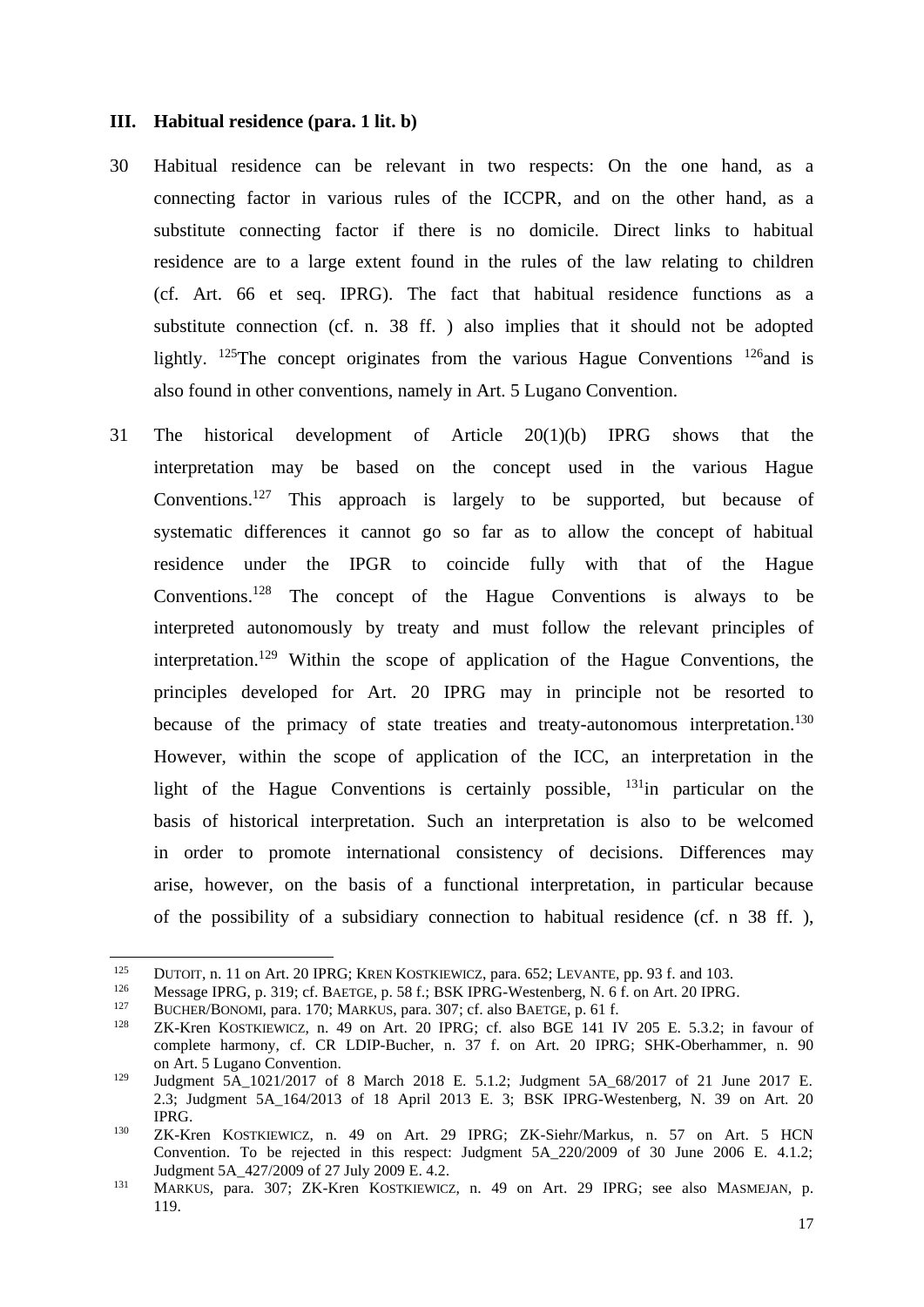which is fundamentally alien to the Hague Conventions.  $^{132}$ Moreover, the ICCPR - in contrast to the Hague Conventions (cf. e.g. Art. 6 HEsÜ) - does not recognise a subsidiary connection to the simple place of residence or the mere place of abode. These differences must be taken into account if an interpretation is to be made parallel to the Hague Conventions. It follows that in areas of law in which the ICCPR provides for habitual residence as the primary connecting factor (namely in matters relating to children under Article 66 et seq. of the ICCPR), an analogy with the Hague Conventions may be adopted more generously. If, on the other hand, habitual residence is only the subsidiary connecting factor (cf. Art. 20(2) IPRG), analogies should be handled more cautiously; cases in which habitual residence under the Hague Conventions does not coincide with that under Art. 20(1)(b) IPGR should nevertheless constitute absolute exceptions.

32 The habitual residence may be in a different place from the domicile.<sup>133</sup> This is the case if there is no externally recognisable intention to remain permanently, but a longer period of residence in a place nevertheless takes place de facto. This may be the case, for example, in the case of studies abroad, seasonal workers or posted workers. The <sup>134</sup>habitual residence can be changed much more easily than the domicile and is therefore a less stable connection.  $135$ Exceptionally, it is also possible that a person has his or her habitual residence in several places, but the provision of Art. 20 para. 2 IPRG only refers to the prohibition of multiple residence. In principle, this is to be agreed with the majority opinion, provided that the necessary conditions for habitual residence are fulfilled in several states. <sup>136</sup>Already as a result of the designation as "habitual" residence, it hardly seems possible in practice that a person actually habitually resides in several states at the same time. <sup>137</sup>Because of the

<sup>&</sup>lt;sup>132</sup> Cf. only ZK-Siehr/Markus, n. 253 ff. on Art. 5 HEsÜ.<br><sup>133</sup> PS*V*, UDC, Wostenberg, n. 28, on Art. 20 UDC: of magnetic

<sup>133</sup> BSK IPRG-Westenberg, n. 38 on Art. 20 IPRG; cf. message IPRG, p. 319.<br>134 Indemnat, 5.8, 812/2015, cf. 6, Santamber, 2016, E. 5.1.21 Indemnat, 4C

<sup>134</sup> Judgment 5A\_812/2015 of 6 September 2016 E. 5.1.2; Judgment 4C.4/2005 of 16 June 2005 E. 4.1 u. 4.3; CHK-Buhr/Gabriel/Schramm, N. 11 to Art. 20 IPRG; FURRER/GIRSBERGER/SIEHR, para. 310.

<sup>135</sup> FURRER/GIRSBERGER/SIEHR, para. 310; SCHWANDER, para. 203.<br>136 EURRER/GIRSBERGER/SIEHR, para. 215; J. EVANTE, a. 100;

FURRER/GIRSBERGER/SIEHR, para. 315; LEVANTE, p. 100; cf. BSK IPRG-Westenberg, n. 37 on Art. 20 IPRG; MASMEJAN, p. 99 f.; SCHWANDER, N. 3 on Art. 20 IPRG; TRUNIGER, para. 77; in agreement CR LDIP-Bucher, n. 37 on Art. 20 IPRG; DUTOIT, n. 9 on Art. 20 IPRG. Under the Hague Conventions, on the other hand, multiple habitual residence is rejected by the majority (see CHK-Buhr/Gabriel/Schramm, n. 30 on Art. 20 IPRG), which reveals a difference between the concepts under the IPRG and those under the Hague Conventions.

<sup>&</sup>lt;sup>137</sup> Similarly MARKUS, para. 306.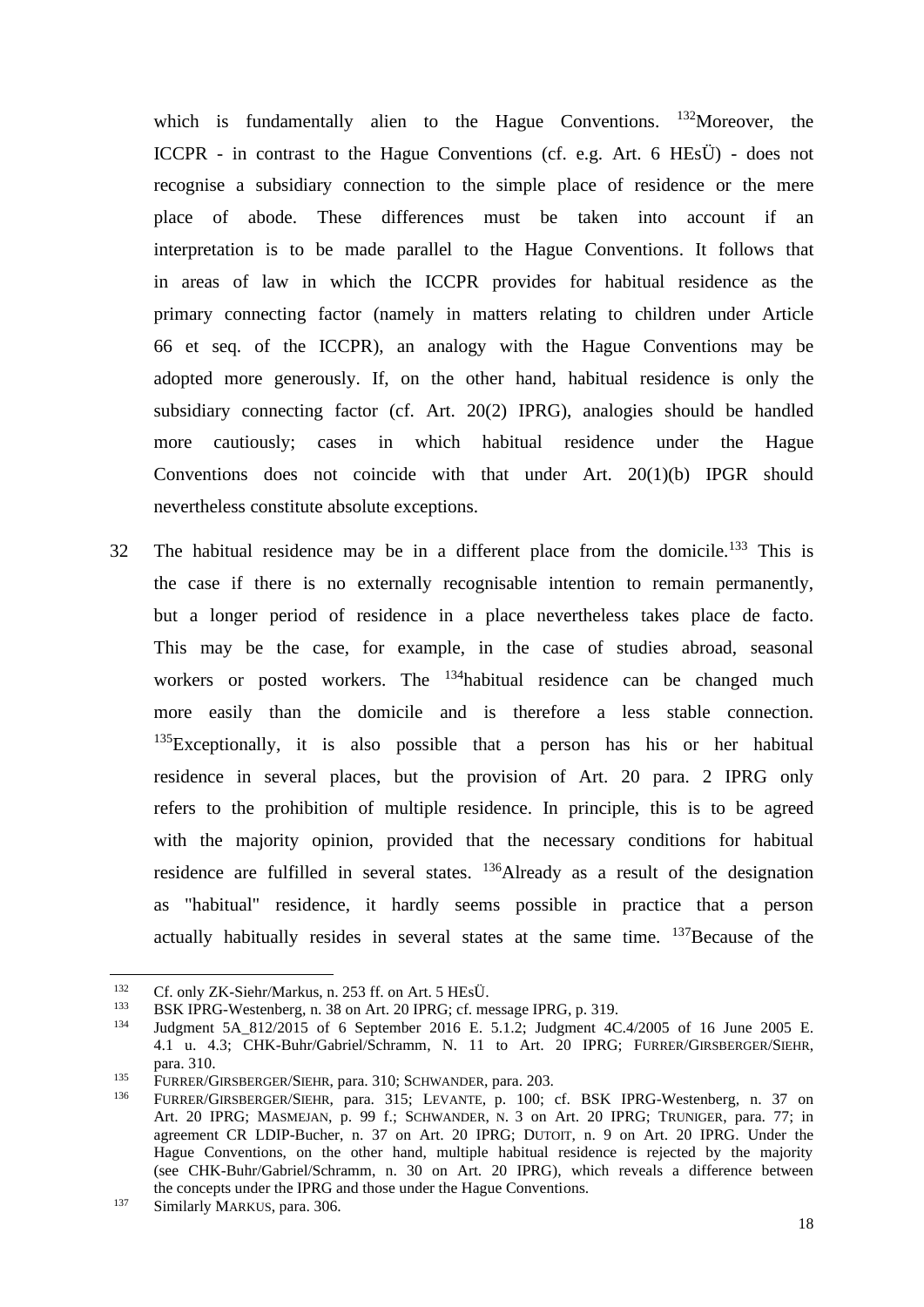subsidiary applicability of residence in the absence of domicile, multiple habitual abodes also create further problems and uncertainties. <sup>138</sup>Consequently, multiple habitual residence should only be inferred in exceptional cases where the requirements are met to the same extent in several states. Such a case may exist, for example, in the case of "jet-setters".  $^{139}$ If, on the other hand, a preponderance of the indications can be located in one place, then habitual residence exists exclusively in that place.

# **A. Requirements**

## **1. "Life"**

- 33 In assessing habitual residence, the legislature intended that "external appearance" should be more important than in the case of domicile.<sup>140</sup> The focus is on the actual process of a person's physical presence in a place of some duration (question of fact).<sup>141</sup> Contrary to the Federal Supreme Court<sup>142</sup>, however, the "centre of gravity of the living conditions" at the place is not required, as otherwise habitual residence would be too close to domicile.<sup>143</sup>Nevertheless, legal assessments follow from this - the assessment of whether this residence establishes a sufficient external appearance - which in the end make the concept a question of law.  $144$
- 34 Habitual residence may also contain a certain subjective component.<sup>145</sup> This is because the wording of the standard requires that the person "lives" in the place of habitual residence. As a rule, acts indicating "living" in a place are

<sup>&</sup>lt;sup>138</sup> Cf. DUTOIT, n. 10 on Art. 20 IPRG. SIEHR, p. 493, aptly points out that the connection in the case of several places of residence is not a question of habitual residence, but precisely of connection.

<sup>&</sup>lt;sup>139</sup> KELLER/SIEHR, p. 324 f.<br>
Message IPPG, p. 310: L

<sup>&</sup>lt;sup>140</sup> Message IPRG, p. 319; HÜRLIMANN-KAUP/SCHMID, para. 690.<br><sup>141</sup> Judemant, 5C 272/2000, of 12. February. 2001, F. 2

Judgment 5C.272/2000 of 12 February 2001 E. 3b; cf. BUCHER/BONOMI, para. 597; GUILLAUME, p. 89. But cf. the reference to the international tendency under the Hague Conventions to dispense with physical presence in extreme situations in matters relating to children in MARKUS, para. 312.

<sup>&</sup>lt;sup>142</sup> BGE 117 II 334 E. 4a; cf. BGE 129 III 288 E. 4.1. This consideration of the Federal Supreme Court can be attributed to the fact that this element originates from the conception of the Hague Conventions.

<sup>&</sup>lt;sup>143</sup> DUTOIT, n. 5 on Art. 20 IPRG; LEVANTE, p. 92 f.; FURRER/GIRSBERGER/SIEHR, para. 311.

MASMEJAN, p. 90 et seq. with further references; SCHNEIDER, para. 214; cf. in this respect also judgment 8C\_60/2016 of 9 August 2016 E. 3.2.1; Judgment 5A\_427/2009 of 27 July 2009 E. 3.1.

<sup>145</sup> MASMEJAN, p. 98 f.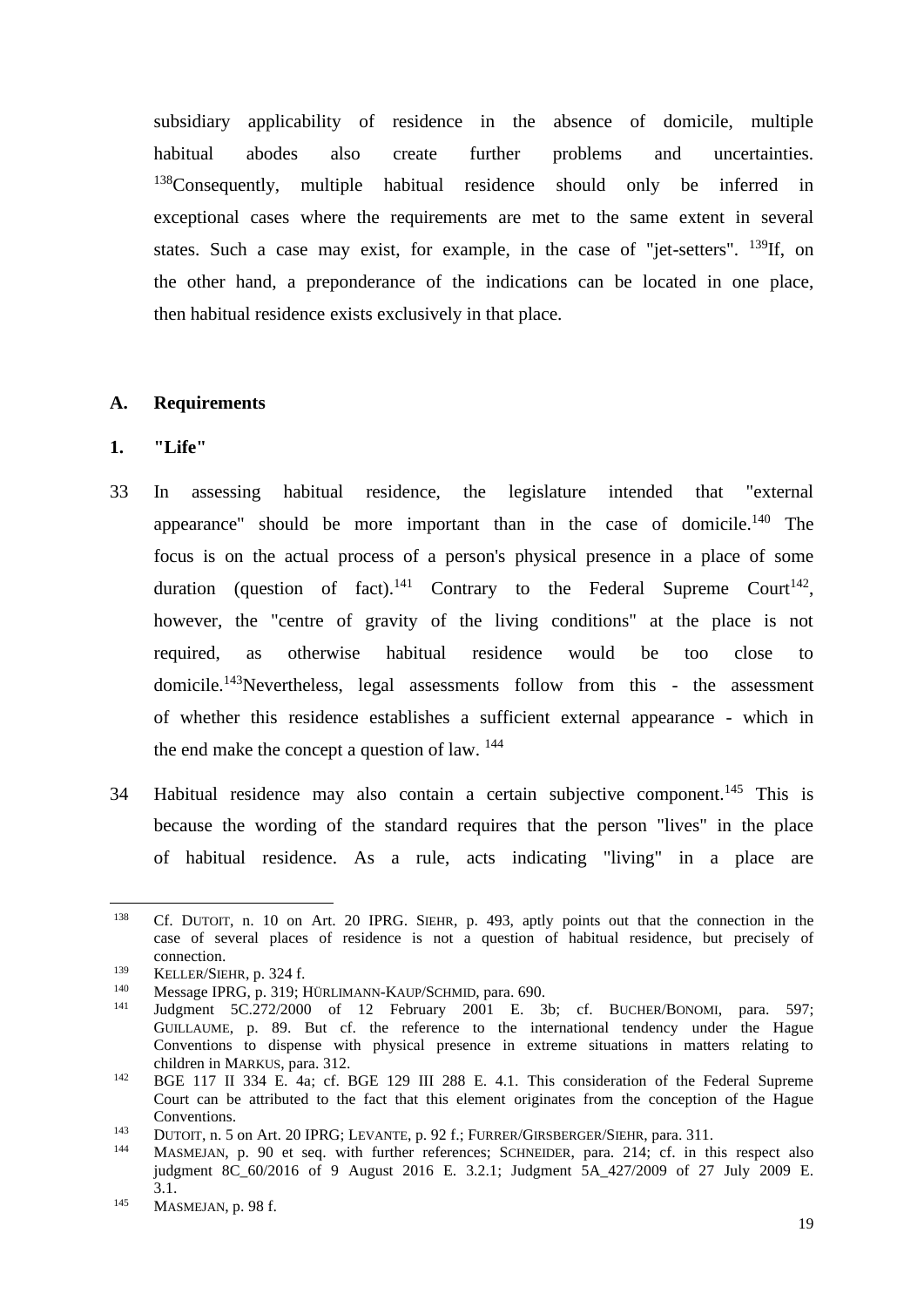performed only with the will of the person concerned (with the exception, for example, of persons incapable of judgement). However, habitual residence can also be established without or even against the express will of the person concerned.<sup>146</sup> A holiday stay, albeit a long one, or a forced change of residence (e.g. in the case of abduction<sup>147</sup>) cannot in principle constitute habitual residence.<sup>148</sup> After all, an outwardly recognisable minimum degree of personal, professional or at least emotional attachment is required for there to be any "living" at all in a place.<sup>149</sup>Such subjective criteria should not be subject to a high barrier: As soon as a bond cannot be clearly denied, the requirements should have been satisfied. Thus, even in the case of long-term placement in a prison, habitual residence can be affirmed, whereas in the case of abduction, as a rule, no sufficient relationship is established. <sup>150</sup>

#### **2. "During longer time"**

35 The wording of Article 20(1)(b) IPRG requires residence "for a long period". This element distinguishes habitual residence from mere residence.  $^{151}$ It is sometimes argued that a certain minimum duration is required.<sup>152</sup> Such abstract minimum durations must be rejected:<sup>153</sup> neither a planned nor an already existing minimum duration is required.<sup>154</sup> Rather, the circumstances of the individual case must be taken into account to determine whether a sufficiently long stay already exists or can at least be expected.<sup>155</sup> Admittedly, it will hardly be possible to build up the necessary relationship - i.e. a "life" (cf. above n 33 f.

<sup>146</sup> BSK IPRG-Westenberg, n. 35 on Art. 20 IPRG; LEVANTE, p. 99; SCHWANDER, n. 3 on Art. 20 IPRG; ZK-Kren KOSTKIEWICZ, n. 47 on Art. 20 IPRG.

<sup>&</sup>lt;sup>147</sup> Cf. for child abduction, however, the HCCH as well as Art. 7 of the HCCH.

<sup>148</sup> FURRER/GIRSBERGER/SIEHR, para. 314; in the case of child abduction, however, the establishment of a habitual residence is not impossible, cf. BGE 109 II 375 E. 5b.

<sup>149</sup> Similarly BUCHER/BONOMI, para. 597; LEVANTE, p. 92; cf. judgment 5A\_68/2017 of 21 June 2017 E. 2.3.

<sup>150</sup> Cf. MASMEJAN, pp. 99 and 121; also ZK-Kren KOSTKIEWICZ, n. 47 on Art. 20 IPRG; on child abduction under the HCsÜ: ZK-Siehr/Markus, n. 62 on Art. 5 HCsÜ.

<sup>151</sup> LEVANTE, p. 98; MARKUS, para. 309. In particular, habitual residence is not to be equated with residence under Art. 24 para. 2 CC; cf. TRUNIGER, para. 78.

<sup>152</sup> BUCHER/BONOMI, para. 597 (several months). Rule of thumb of three months: SCHWANDER, para. 206; SPÜHLER/MEYER, p. 25. Differentiating: LEVANTE, p. 97; cf. also GROLIMUND/SCHNYDER, p. 16.

 $^{153}$  Gl.M. MARKUS, para. 309.

<sup>154</sup> Cf. FURRER/GIRSBERGER/SIEHR, para. 314; KNOEPFLER/SCHWEIZER/OTHENIN-GIRARD, para. 451.

<sup>155</sup> BGE 117 II 334 E. 4a; SCHNYDER/LIATOWITSCH, para. 551.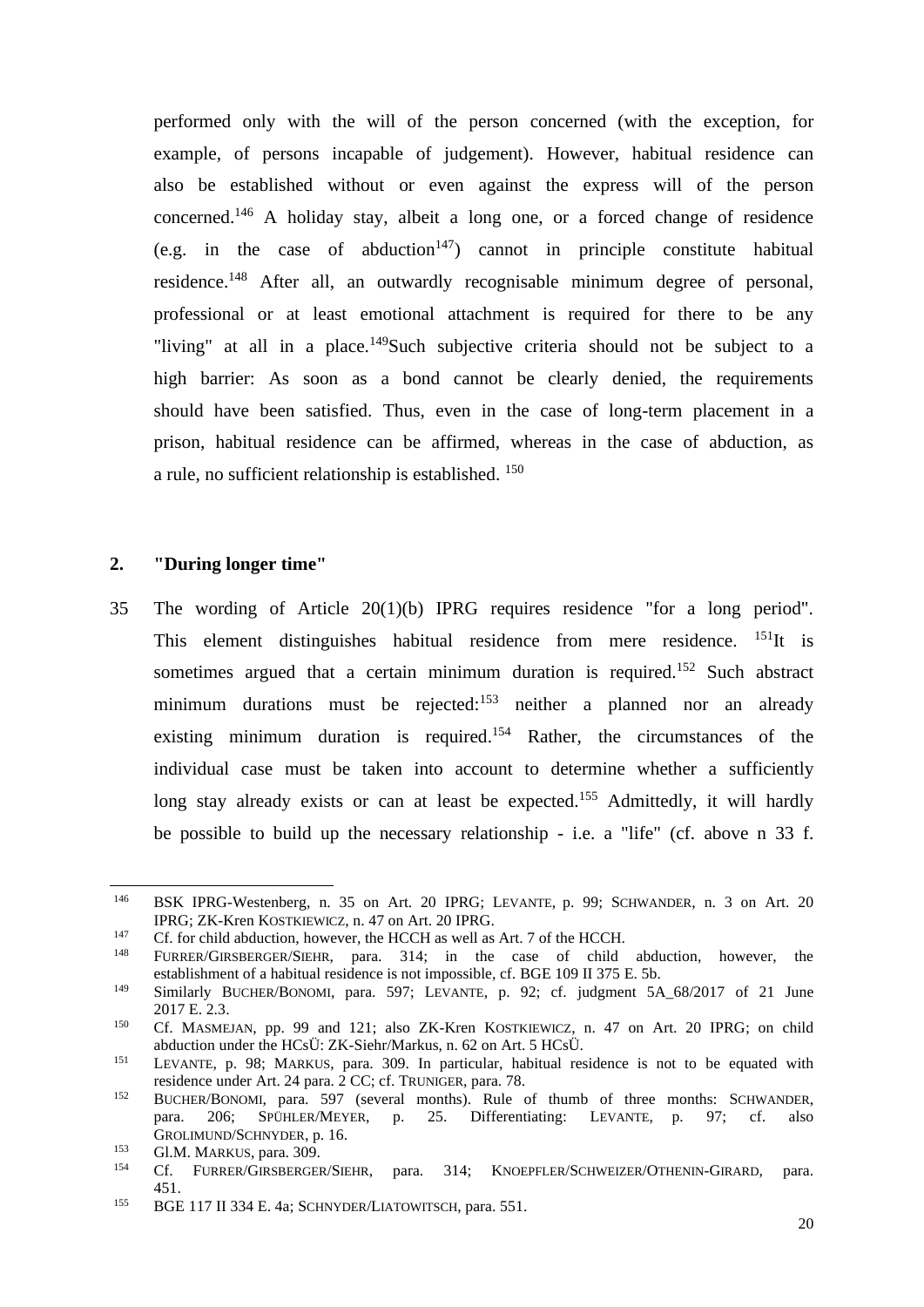) - in less than a few months.<sup>156</sup> However, particularly with regard to children, it cannot be assumed in the abstract that they must already have lived at the location for a longer period of time.<sup>157</sup>is always central is whether the impression is given to the outside world that a person normally or at least usually stays at this place. <sup>158</sup>Shorter interruptions do not dissolve the habitual residence, provided the attachment to this place remains. <sup>159</sup>

# **B. Difficulties in determining habitual residence**

- 36 The so-called globetrotters (cf. n 23) also pose problems in determining habitual residence. It is often not possible to establish domicile for globetrotters, as they regularly have no intention of settling permanently in one place. Therefore, their habitual residence is used as a subsidiary basis (Art. 20 para. 2 IPRG). However, habitual residence can be equally difficult to find for globetrotters, as this also requires the person to "live in one place for a long period of time". If they repeatedly return to the same state or stay there for a significantly longer period, habitual residence will have to be assumed. Otherwise, it is a matter of prima facie case, and it is quite possible for habitual residence to shift frequently and rapidly.
- 37 In the case of children who have been taken abroad (possibly unlawfully), habitual residence should be assumed to be where the closest or most stable family relationships are to be located.  $160$ In this context, an analogy with the concepts of the Hague Conventions would be appropriate (unless the relevant conventions are applicable in any case). As a rule, the closest relationship will be located with the custodial spouse.<sup>161</sup> For newborn children, the habitual residence is presumably to be located at the place where the ties of the parent with custody are strongest. <sup>162</sup>Within the framework of the functional connection, a shift in the habitual residence is only to be assumed with

<sup>&</sup>lt;sup>156</sup> KREN KOSTKIEWICZ, para. 647.

<sup>&</sup>lt;sup>157</sup> SIEHR, p. 139.

<sup>&</sup>lt;sup>158</sup> Message IPRG, p. 319; LEVANT, p. 93.

<sup>&</sup>lt;sup>159</sup> BSK IPRG-Westenberg, n. 34 on Art. 20 IPRG; cf. message IPRG, p. 319.<br><sup>160</sup> Message IPPG, p. 320

<sup>&</sup>lt;sup>160</sup> Message IPRG, p. 320.<br> $^{161}$  Iudement, 5.4, 600/201

Judgment 5A\_609/2011 of 14 May 2012 E. 4.2.2; cf. on the whole CR LDIP-Bucher, N. 33 on Art. 20 IPRG; KNOEPFLER/SCHWEIZER/OTHENIN-GIRARD, para. 451.

<sup>&</sup>lt;sup>162</sup> BGE 129 III 288 E. 4.1; BSK IPRG-Westenberg, n. 36 to Art. 20 IPRG. However, this is not an irrefutable fiction: Judgment 5P.128/2003 of 7 May 2003 E. 3.2.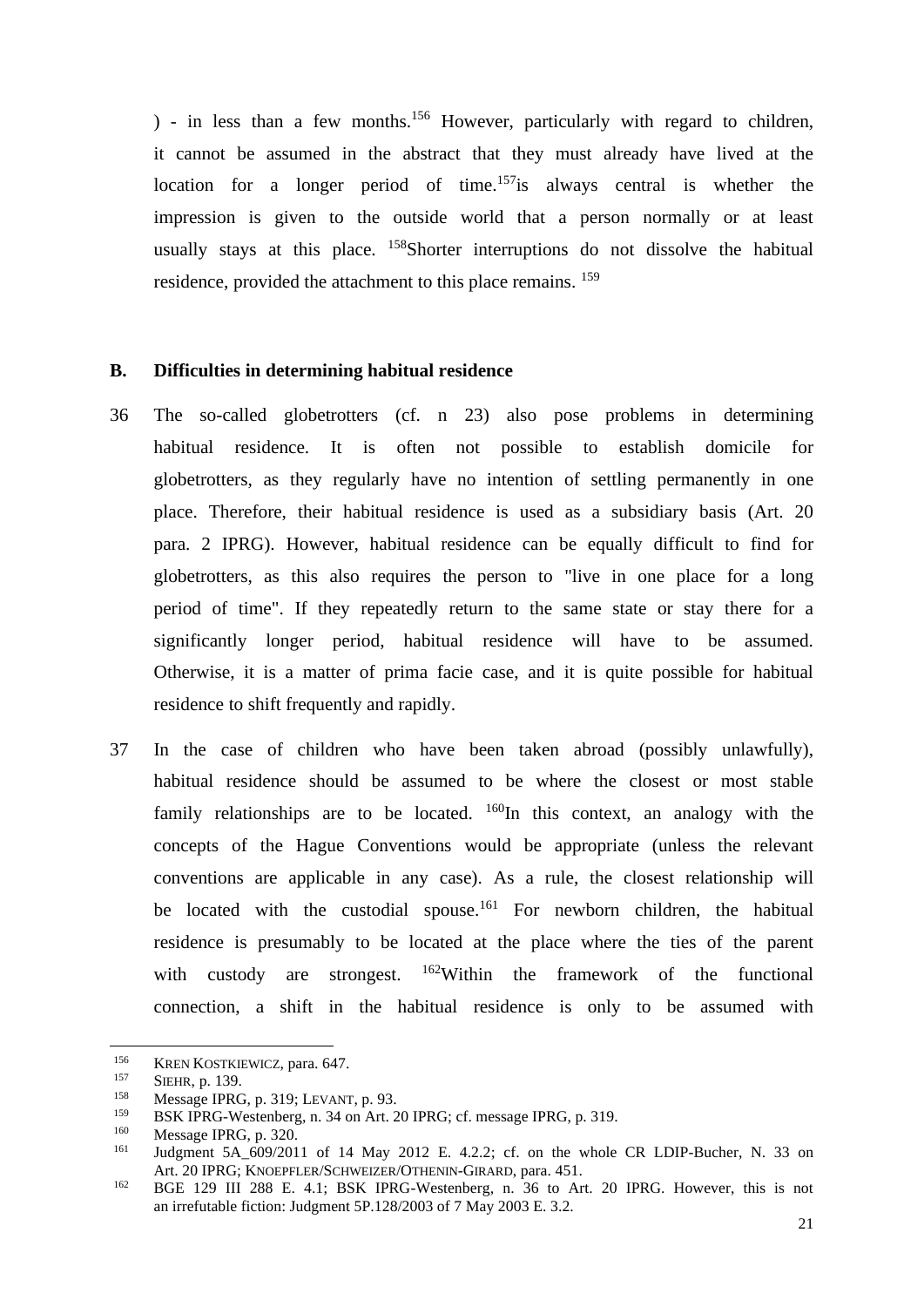reservations in questions concerning children if they have been brought illegally into a state.  $^{163}$ 

## **C. The relationship between habitual residence and domicile**

- 38 According to Art. 20(2) IPRG, in cases where a person has no domicile anywhere, habitual residence is to be taken into account. However, according to the explicit wording of Art. 20(2) IPRG, this subsidiary application only comes into question if no domicile can be located either in Switzerland or abroad. Subsidiarity also explains why a habitual residence must be established for each person - otherwise, in the absence of both a domicile and a habitual residence, various connections would come to nothing. <sup>164</sup>
- 39 Habitual residence applies in particular when the previous residence is abandoned and no new residence is established.<sup>165</sup> The subsidiary connection to habitual residence is not intended to apply already when the criteria for determining residence are not clear. In other words, the question of habitual residence will not be asked already when there are several possible places of residence, but only when no place can be regarded as a place of residence. As a rule, the subsidiary connection will not apply to persons who, despite residing in different states, maintain a clear and recognisably closer relationship with one state: they still have a domicile. This is the case if persons live only temporarily in different states or outside a state territory. This is the case, for example, for guest workers with a short stay in different states (tourism, missionaries, etc.), workers on the high seas or travellers.
- 40 The substitute connection to habitual residence basically refers to both conflict of laws and jurisdiction rules. In some cases, only domicile can be used as a substitute, which means that habitual residence cannot be invoked. This will be

<sup>&</sup>lt;sup>163</sup> Whereby the MSA applies to children, cf: CHK-Buhr/Gabriel/Schramm, N. 27 f. on Art. 20 IPRG; LEVANTE, p. 89 f.

<sup>164</sup> A.M. KELLER/SIEHR, p. 325; MASMEJAN, pp. 72 and 100; SCHWANDER, para. 209. Admittedly, the idea that habitual residence is mandatory is not entirely correct from a dogmatic point of view and is rather guided by practical considerations. As a result, habitual residence in such constellations approximates to simple residence, which then probably also regularly does justice to the closest connection with regard to the legal relationship in question.

<sup>&</sup>lt;sup>165</sup> BGE 119 II 167 E. 2b; judgment  $4C.298/2002$  of 30 April 2003 E. 2; BSK IPRG-Westenberg, N. 19 to Art. 20 IPRG.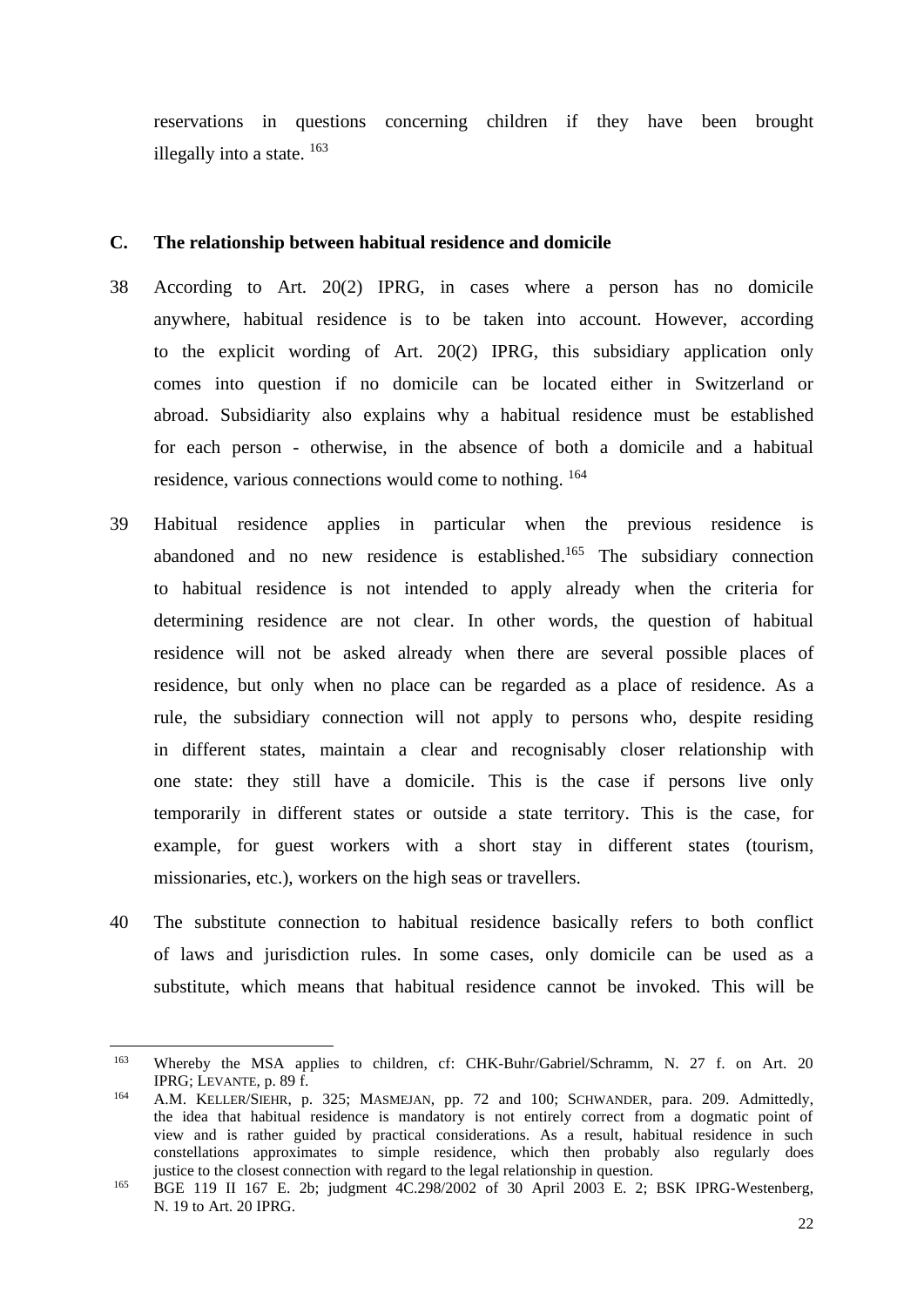the case in the law of succession (Art. 86 et seq. IPRG), where the "last domicile" is taken as a basis. If a person has given up his or her domicile before death and died at his or her habitual residence, the last domicile must nevertheless be taken into account.<sup>166</sup> An exception can only be made if the deceased did not have a domicile at any time.<sup>167</sup> Certain norms also provide for the possibility of taking the habitual residence in Switzerland as a basis if there is no residence in Switzerland (e.g. Art. 46 IPRG). In such cases, habitual residence is not subsidiary only if there is no domicile anywhere, but already if there is no Swiss domicile. <sup>168</sup>

#### **IV. Establishment (para. 1 lit. c)**

- 41 The establishment is located at the centre of business activity of a natural person. The focus must be on the centre of activities aimed at generating a profit. <sup>169</sup>a specific duration is also required for the establishment, which is  $170$ why merely temporary market or trade fair stands are not sufficient.  $171$ It is not necessary that the gainful activity is carried out on a full-time basis. What is <sup>172</sup>essential is the legal appearance that is created for third parties in accordance with the principle of trust. <sup>173</sup>
- 42 A workshop, a salesroom, a studio or an office are considered to be an establishment of a natural person.<sup>174</sup> Examples may also include the practice of a self-employed lawyer or the office of an architect.<sup>175</sup> The relevant time of localisation is the time when the contractual (or tortious) relationship in question existed<sup>176</sup>- a transfer of the establishment after the termination of this relationship should remain irrelevant. For legal persons or trusts, not Art. 20

<sup>&</sup>lt;sup>166</sup> op. cit. GUILLAUME, p. 90.<br><sup>167</sup> This is also the case with D

<sup>&</sup>lt;sup>167</sup> This is also the case with DUTOIT, n. 4 on Art. 86 IPRG; ZK-Künzle, n. 3 on Art. 86 IPRG.<br><sup>168</sup> See BOUNET (OTUDAN) CINAD at 152.5 with further references.

<sup>&</sup>lt;sup>168</sup> See BOHNET/OTHENIN-GIRARD, p. 152 f. with further references.<br><sup>169</sup> BGE 120 III 738 E 3.4.1; SCUNNER LATOWITSCU, per

<sup>169</sup> BGE 129 III 738 E. 3.4.1; SCHNYDER/LIATOWITSCH, para. 553; SPÜHLER/MEYER, p. 26; cf. BGE 134 III 224 E. 3.2.2.

<sup>&</sup>lt;sup>170</sup> Message IPRG, p. 320 f.; KREN KOSTKIEWICZ, para. 657.

 $^{171}$  GROLIMUND/SCHNYDER, p. 17.

<sup>&</sup>lt;sup>172</sup> SCHNYDER/LIATOWITSCH, para. 553; cf. MASMEJAN, p. 133.<br><sup>173</sup> ZK Kran, KOSTKJEWICZ, p. 60, op. Art. 20, JPBG: cf. C

ZK-Kren KOSTKIEWICZ, n. 60 on Art. 20 IPRG; cf. CHK-Buhr/Gabriel/Schramm, n. 33 on Art. 20 IPRG.

<sup>174</sup> Message IPRG, p. 320; cf. MASMEJAN, p. 134; SCHWANDER, para. 213.

<sup>&</sup>lt;sup>175</sup> Cf. SCHWANDER, n. 4 on Art. 20 IPRG.

<sup>176</sup> MASMEJAN, p. 134; cf. also TRUNIGER, para. 84.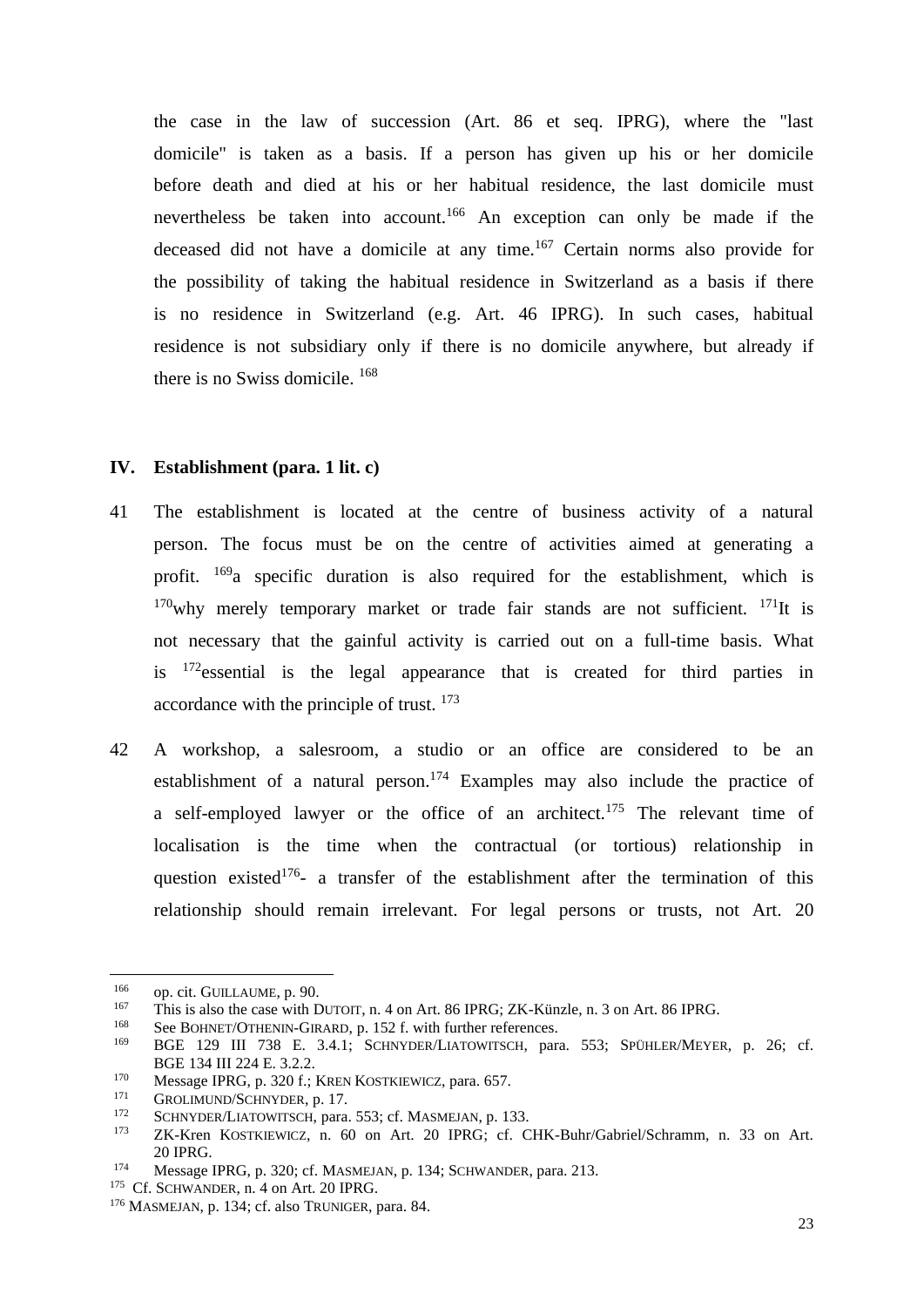but Art. 21 IPRG is applicable. The concept of establishment according to Art. 20 para. 1 lit. c IPRG thus still mainly covers sole traders. <sup>177</sup>

#### **Bibliography**

Message on the Federal Act on Private International Law (IPR Act) of 10 November 1982, Federal Law Gazette 1983 I, p. 263 ff., available at: [https://www.fedlex.admin.ch/eli/fga/1983/1\\_263\\_255\\_239/de.](https://www.fedlex.admin.ch/eli/fga/1983/1_263_255_239/de) 

Baetge Dietmar, Der gewöhnliche Aufenthalt im Internationalen Privatrecht, Tübingen 1994.

Bohnet François / Othenin-Girard Simon, Le for du domicile et de la residence habituelle: Comparaison des régimes de la LDIP et de la LFORS, SJ 2001/II, pp. 139 ff.

Bucher Andreas, in: Bucher Andreas (ed.), Loi fédérale sur le droit international privé (LDIP) / Convention de Lugano (CL), Commentaire Romand, Basel 2011.

Bucher Andreas / Bonomi Andrea, Droit international privé, 3rd ed.

Bucher Andreas, Natürliche Personen und Persönlichkeitsschutz, 4th ed.

Bucher Eugen, Die natürlichen Personen, Kommentar zu den Art. 11-26 ZGB, Berner Kommentar Band/Nr. I/2/1, 3rd edition, Bern 1976.

Buhr Axel / Gabriel Simon / Schramm Dorothée, in: Furrer Andreas, Girsberger Daniel, Müller-Chen Markus (eds.), Handkommentar zum Schweizer Privatrecht, Internationales Privatrecht (Art. 1-200 IPRG), 3rd ed.

Dutoit Bernard, Droit international privé suisse, Commentaire de la loi fédérale du 18 décembre 1987, 5th ed.

Furrer Andreas / Girsberger Daniel / Siehr Kurt, Private International Law: General Doctrines, Swiss Private Law Volume XI/1, Basel 2008.

Grolimund Pascal / Schnyder Anton K., Internationales Privat- und Zivilprozessrecht, Zurich/St. Gallen 2011.

<sup>&</sup>lt;sup>177</sup> MARKUS, para 333.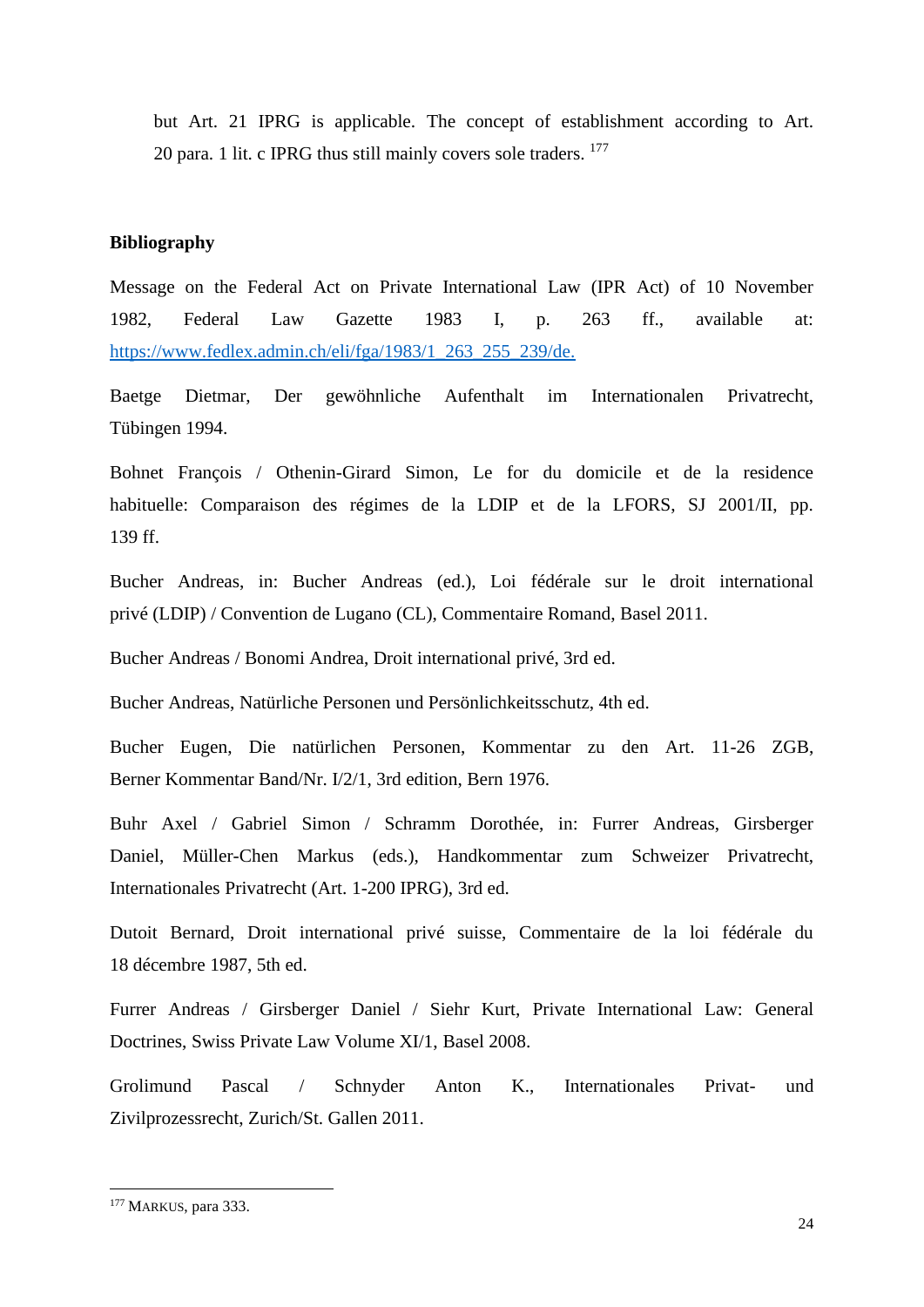Guillaume Florence, Droit international privé, 4th ed, Basel 2018.

Hausheer Heinz / Aebi-Müller Regina E., Das Personenrecht des Schweizerischen Zivilgesetzbuches, 5th ed.

Hotz Sandra / Schlatter Christina, in: Büchler Andrea / Jakob Dominique (eds.), Kurzkommentar ZGB, 2nd ed.

Hrubesch-Millauer Stephanie / Bürki Melanie, Forum shopping - eine erbrechtliche Betrachtung (IPRG & EuErbVO), in: Markus Alexander R. / Hrubesch-Millauer Stephanie / Rodriguez Rodrigo (eds.), Zivilprozess und Vollstreckung national und international - Schnittstellen und Vergleiche, Festschrift für Jolanta Kren Kostkiewicz, Bern 2018, p. 105 et seq.

Hürlimann-Kaup Bettina / Schmid Jörg, Einleitungsartikel des ZGB und Personenrecht, 3rd edition, Zurich/Basel/Geneva 2016.

Keller Max / Siehr Kurt, Allgemeine Lehren des internationalen Privatrechts, Zurich 1986.

Knoepfler François / Schweizer Philippe / Othenin-Girard Simon, Droit international privé suisse, 3rd edition, Berne 2005.

Laube Jacques, Domicile and Nationality as Concepts of Connection in Private International Law. Wandel in ihrem gegenseitigen Verhältnis, Diss. Zurich 1961.

Levante Marco, Wohnsitz und gewöhnlicher Aufenthalt im internationalen Privatund Zivilprozessrecht der Schweiz, Diss. St. Gallen 1998.

Markus Alexander R., International Civil Procedure Law, 2nd ed.

Kren Kostkiewicz Jolanta, IPRG/LugÜ Commentary, Orell Füssli Commentary, 2nd ed, Zurich 2019.

Kren Kostkiewicz Jolanta, Swiss Private International Law, 2nd ed, Berne 2018.

Kren Kostkiewicz Jolanta, in: Müller-Chen Markus / Widmer Lüchinger Corinne (eds), Zürcher Kommentar zum IPRG, 3rd ed, Zurich 2018.

Markus Alexander R., International Civil Procedure Law, 2nd ed.

Siehr Kurt / Markus Alexander R., in: Müller-Chen Markus / Widmer Lüchinger Corinne (eds.), Zürcher Kommentar zum IPRG, 3rd edition, Zurich 2018.

25